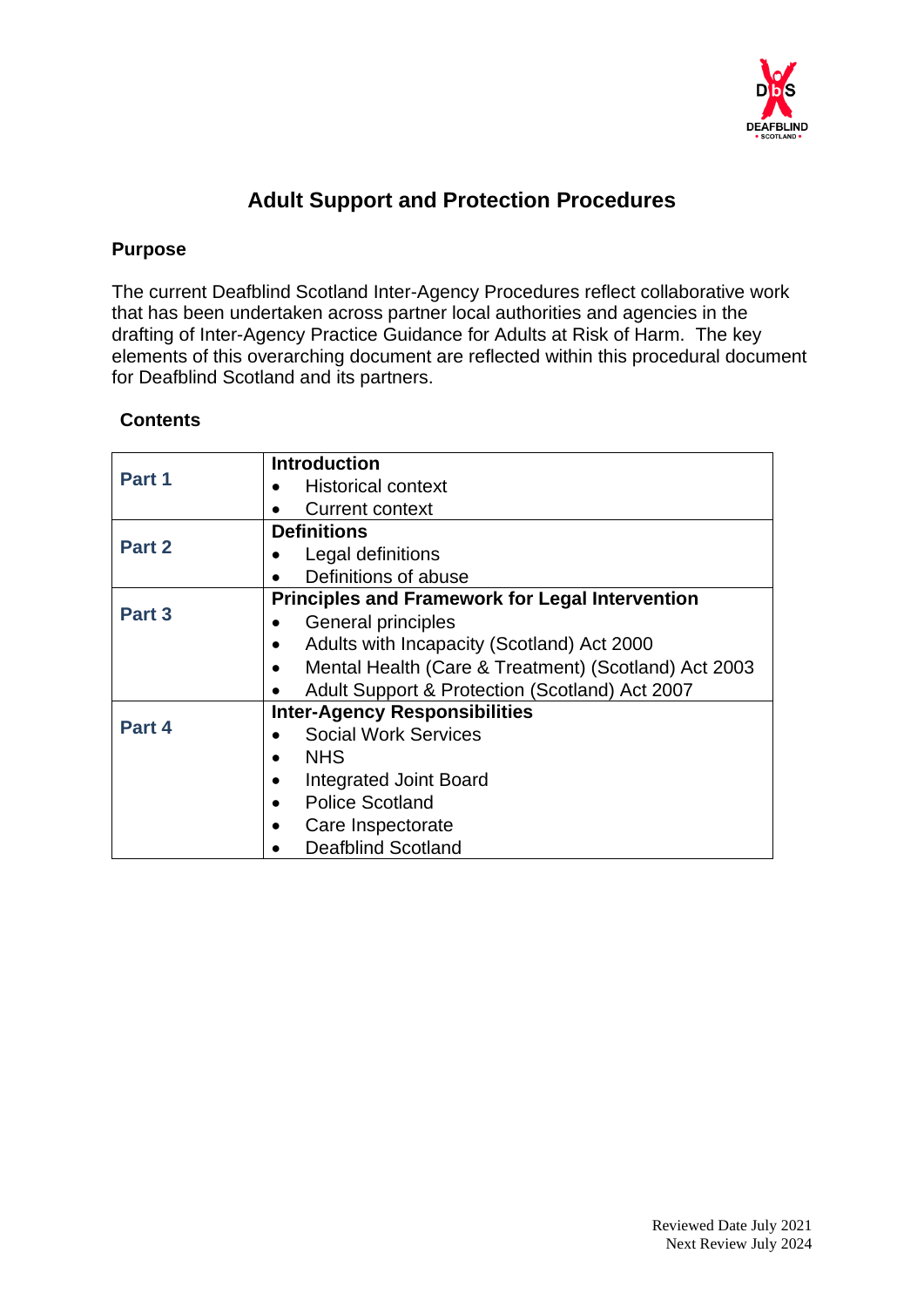

## **Introduction - Deafblind Scotland**

## **Adults at Risk Procedures**

### 1. **Introduction**

## 1.1. **Historical Context**

- 1.2. Deafblind Scotland Multi-Agency Procedures for the Protection of Vulnerable Adults has been reviewed over the years. This was to ensure that Deafblind Scotland was compliant with the work of Health Boards, Housing Services, Local Authorities, Integrated Joint Boards and Police Scotland.
- 1.3. The Procedures were drawn up within the context of growing awareness of issues of adult protection and potential harm to adults deemed to be at risk. Whilst recognising the primacy of sound professional judgement in the exercise of duty to care the Procedures were established and agreed to provide a rational framework within which such professional judgement may be best exercised and towards ensuring effective communication and collaboration in relation to measures of adult protection.

## 1.4. **Current Context**

- 1.5. Within a national policy context, the Adult Support and Protection (Scotland) Act 2007 was passed by the Scottish Parliament on 15 February 2007, receiving Royal Assent on 21 March 2007 and came into effect in October 2008.
	- Recognises existing legislation to protect adults
	- Focuses on the 2007 Act
	- Contains information on the definition of harm and common indicators
	- Outlines guidance for intervention
	- Sets out guidance for, and emphasises the importance of, review of actions taken, indicators of good practice and final outcomes.
	- Recognises existing systems to protect 'at risk' adults, such as the national Care Standards, sound recruitment practices and appropriate training and support of staff
	- Is consistent with the European Convention on Human Rights and the Human Rights Act 1998
- 1.6. The policy intention behind this Act had evolved over a number of years including;
	- Scottish Law Commission draft Vulnerable Adults Bill 1997.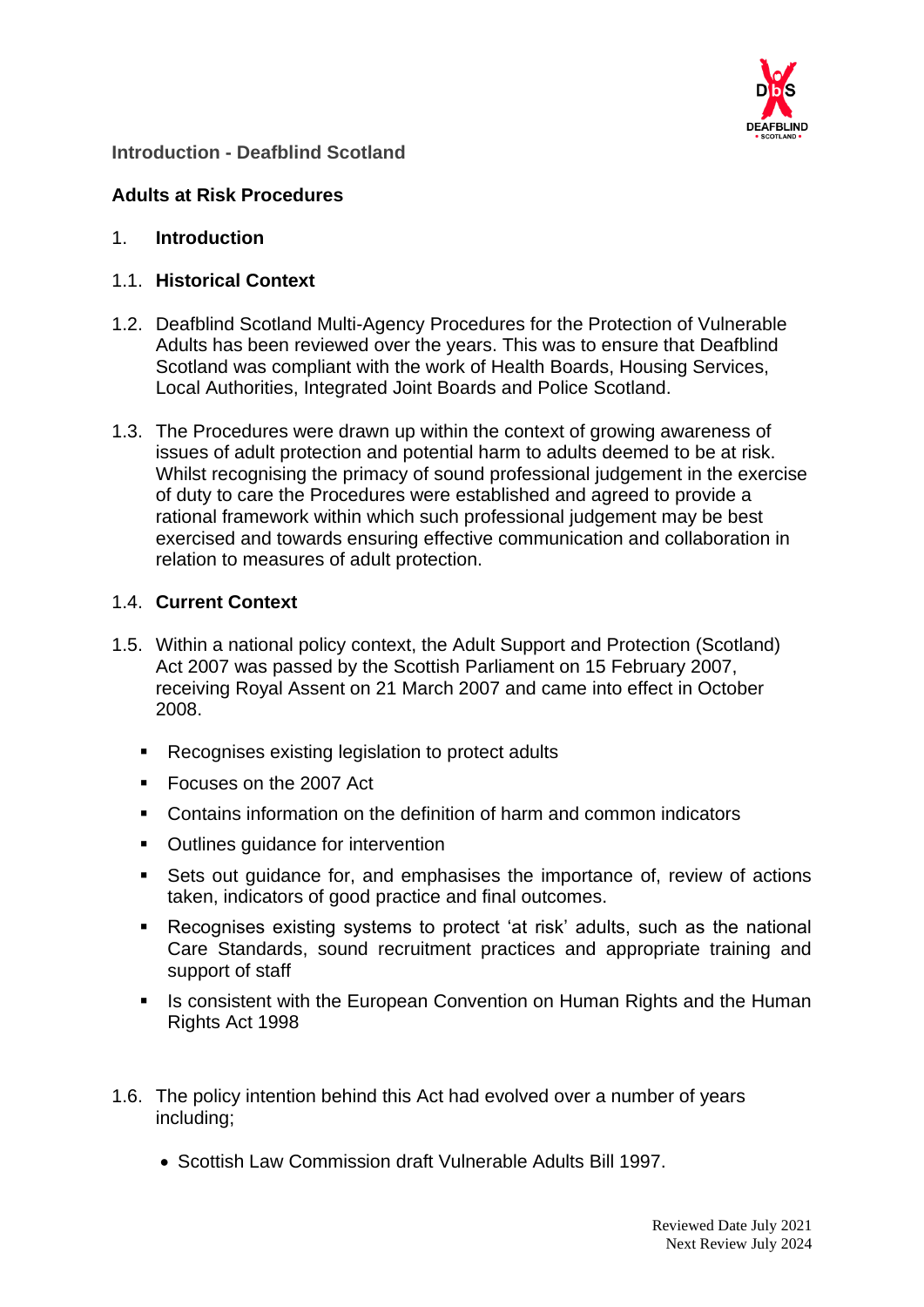

- Scottish Executive Consultation 2001.
- Borders Inquiry and Recommendations 2002.
- Scottish Executive Consultation 2005.

required.

1.7. In relation to earlier legislation regarding Adults with Incapacity (Scotland) Act 2000 and the Mental Health (Care & Treatment) (Scotland) Act 2003 it was recognised there were already protective measures enshrined in legislation in respect of mental disorder and lack of capacity. However prior to the Adult Support and Protection (Scotland) Act 2007 there was no definition of "Vulnerable Adult" or "adult at risk" in law and it was the view of the then Scottish Executive that further legislative measures were

## **A summary of legislative powers and duties in respect of adults at risk and in need of protection is detailed in Part 3**

- 1.8. The aim is one of prevention, wherever possible, to the incidence of abuse occurring to an adult seen to be at risk of harm, but also to have agreed processes in place to deal effectively and consistently with situations where incidents of harm have occurred. This can only be effectively achieved, in often complex and sensitive situations by good partnership understanding and working across statutory agencies, the voluntary and independent sector, family and carers and the adult at risk themselves.
- 1.9. **In addition the current Deafblind Scotland Procedures reflect collaborative work that has been undertaken across local authorities and agencies in the drafting Scotland's Inter-Agency Practice Guidance for Adults at Risk of Harm.**
- 1.10.The procedures cover the following key areas:

**Part 2 –** Definitions as outlined within the 3 key areas of legislation and definitions of harm to assist staff in the identification of incidents when protective measures in respect of an adult at risk may be required.

**Part 3 –** Principles and legal framework maintained within the 3 key areas of legislation that should underpin any intervention in the affairs of an adult seen to be at risk.

**Part 4 –** Multi-agency collaboration, roles, and responsibilities.

**Part 5 –** Deafblind Scotland's processes in relation to referral, inquiry, investigation and protection planning in respect of intervention within the interagency adult protection procedures.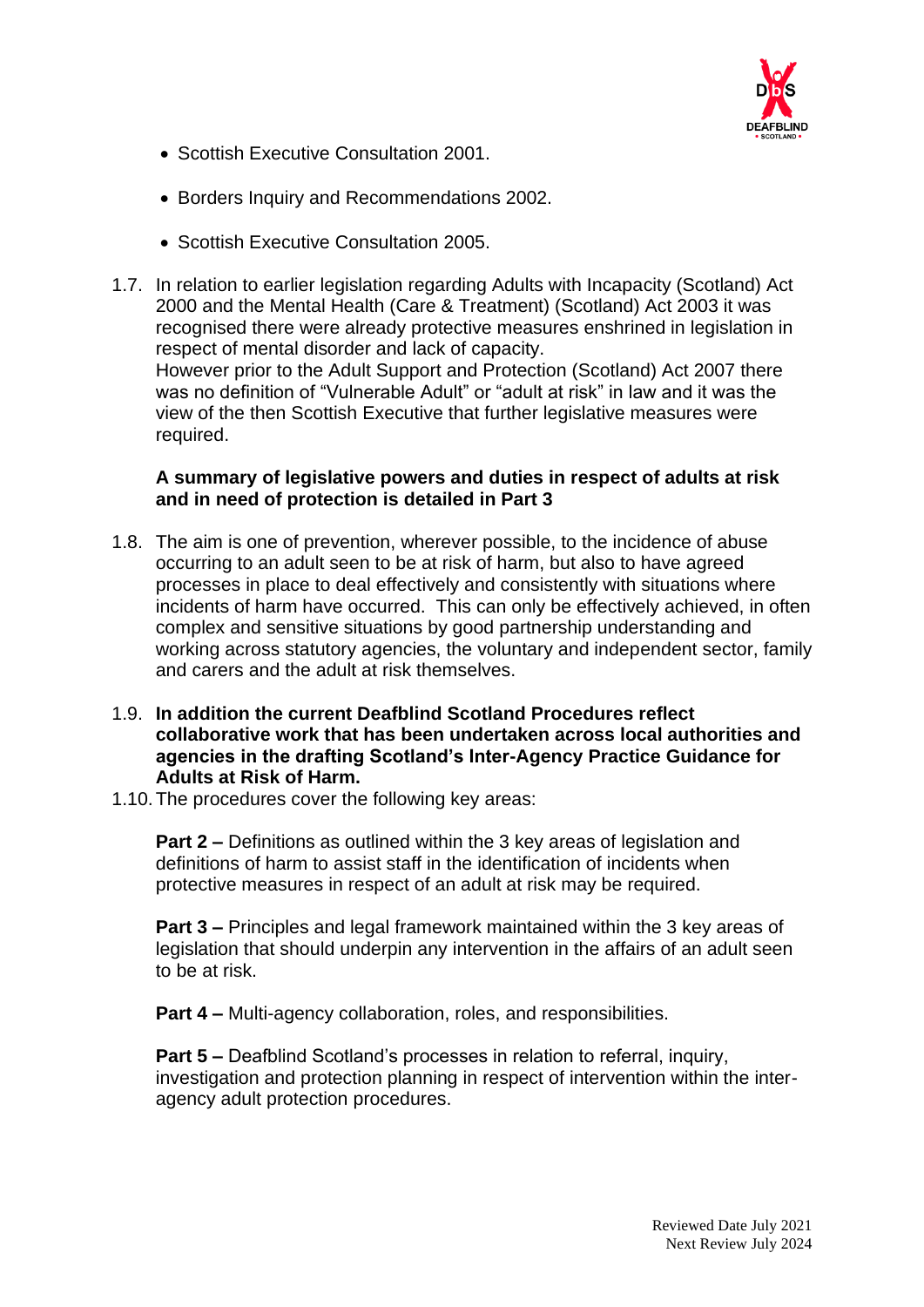

### 1.11.In consideration of any intervention under t**he follow**ing procedures **crossreference should always be made to the following:**

- Adult Support & Protection (Scotland) Act 2007 Code of Practice for Local Authorities and Practitioners exercising functions under Part 1 of the Act October 2008. website [www.scotland.gov.uk/Resource/Doc/259161/0076850.pdf](http://www.scotland.gov.uk/Resource/Doc/259161/0076850.pdf)
- Mental Health (**Care & Tr**eatment) (Scotland) Act 2003 Codes of Practice Vol 1 – 3 J**uly 2005.** website [www.scotland.gov.uk/Publications/2005/08/29100428/04295](http://www.scotland.gov.uk/Publications/2005/08/29100428/04295)
- Adults with Incapacity (Scotland) Act 2000 Codes of Practice. website [www.scotland.gov.uk/Resource/Doc/46910/0031416.pdf](http://www.scotland.gov.uk/Resource/Doc/46910/0031416.pdf)

### **Definitions**

### 2. **Definitions contained within the legislation**.

- 2.1. Within the **Adult (Support & Protection) (Scotland) Act 2007 adults at risk** are adults (aged 16 and over) who:
	- a) Are unable to safeguard their own well being, property, rights or other interests.
	- b) Are at risk of harm, and
	- c) Because they are affected by disability, mental disorder, illness or physical or mental infirmity, are more vulnerable to being harmed than adults who are not so affected.
- 2.2. In relation to the above **adults are at risk of harm** when:
	- a) Another persons conduct is causing (or is likely to cause) the adult to be harmed or;
	- b) The adult is engaging (or is likely to engage) in conduct, which causes (or is likely to cause) self-harm.
	- c) The ability of deafblind adults to access information independently and in privacy is very limited. Their ability to communicate needs or concerns to the world is also restricted. This increases their vulnerability and requires this protection policy.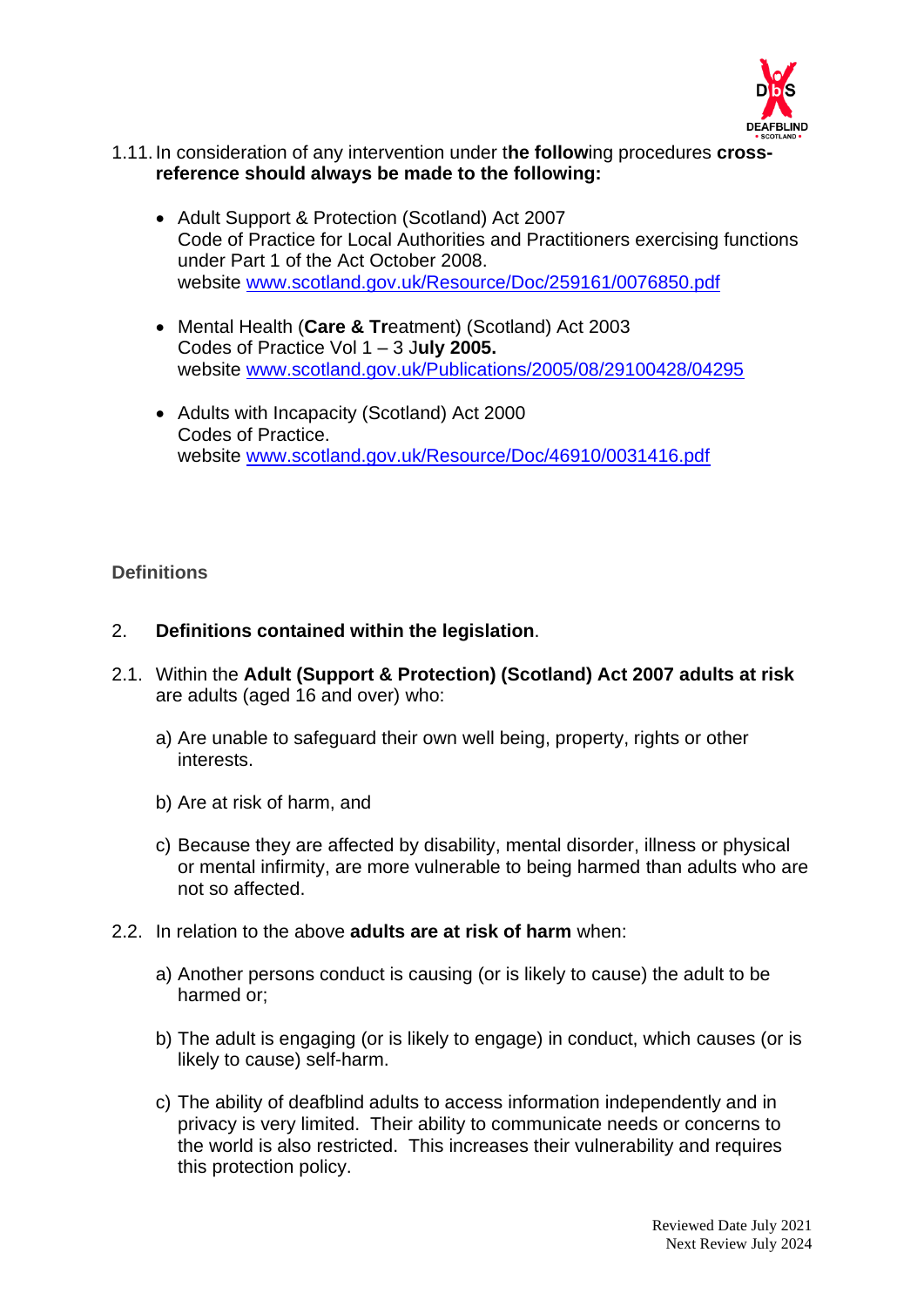

- 2.3. Within the **Adults with Incapacity (Scotland) Act 2000 "incapacity***"* is defined within the legislation only for the purposes of the Act as the law of Scotland generally presumes that adults (aged 16 or over) are legally capable of making personal decisions for themselves and managing their own affairs. That presumption can only be overturned if there is evidence that the adult's capacity is impaired in relation to any *particular* matter in hand. For the purposes of the Act incapable means incapable of:
	- Acting; or
	- Making decisions; or
	- Retaining memory of decision; in relation to any particular matter by reason of mental disorder or inability to communicate because of physical disability.
- 2.4. **The Mental Health (Care & Treatment) (Scotland) Act 2003** defines **mental disorder** as any mental illness, personality disorder or learning disability, however caused or manifested. A person is not mentally disordered by reason **only** of the following;
	- Sexual orientation.
	- Sexual deviancy.
	- Trans-sexualism.
	- Transvestism.
	- Dependence on, or use of alcohol or drugs.
	- Behaviour that causes, or is likely to cause harassment, alarm or distress to any other person; or
	- By acting as no prudent person would act.

### 2.5. **Definitions of Abuse**

2.6. In relation to the definition of harm or abuse the act of harm can take many forms and which, in practice, may not exist in isolation but may overlap. **The key issue remains the exercise of sound professional judgement set against individual circumstances**. Where there are acts of harm or potential for harm an unequal power relationship will exist. Some indication of harmful behaviour towards an adult at risk may include: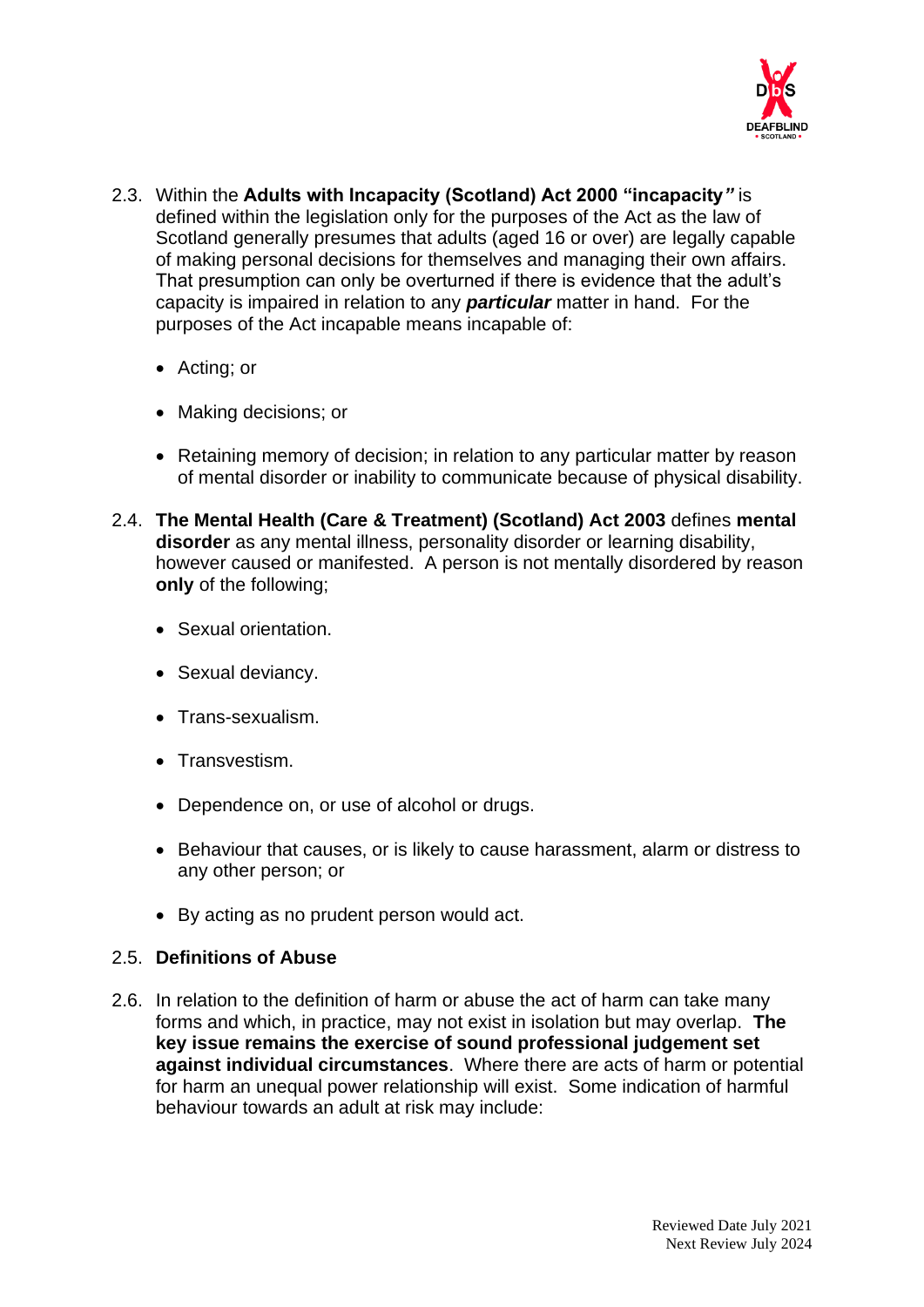

- a) **Physical Abuse** involving actual or attempted injury to an adult defined as at risk e.g.
	- Physical assault of punching, pushing, slapping, tying down, giving food or medication forcibly, denial of medication.
	- Use of medication other than as prescribed.
	- Inappropriate restraint.
- b) **Emotional/Psychological Abuse** resulting in mental distress to the adult at risk e.g.
	- Excessive shouting, bullying, humiliation.
	- Manipulation or the prevention of access to services that would enhance life experience.
	- Isolation or sensory deprivation.
	- Denigration of culture or religion.
	- **Financial or Material Abuse** involving the exploitation of resources and belongings of the adult at risk e.g.
	- Theft or fraud.
	- Misuse of money, property or resources without informed consent.
- c) **Sexual Abuse** involving activity of a sexual nature where the adult at risk cannot or does not give consent e.g.
	- Incest.
	- Rape.
	- Acts of gross indecency
- d) **Neglect and acts of omissions –** including ignoring medical or physical care needs, failure to provide access to appropriate health, social care or educational services, the withholding of the necessities of life such as nutrition, appropriate heating etc.
- e) **Multiple forms of abuse** may occur in an ongoing relationship or service setting or to more than one person at any time. It is important therefore to look beyond single incidents and to consider underlying dynamics and patterns of harm.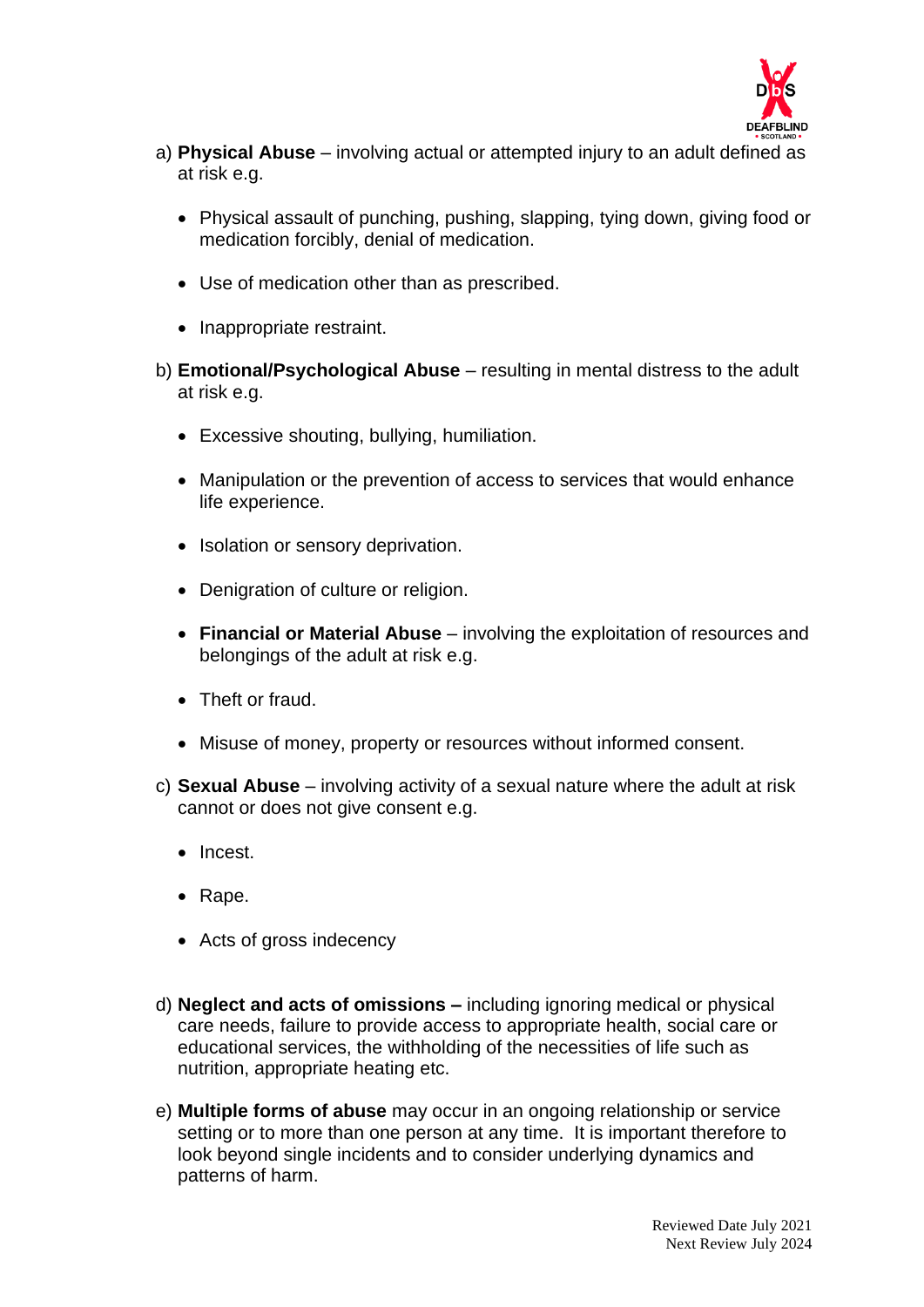

**Note**

- a) **Random Violence** i.e. an attack by a stranger or strangers on an adult defined, as at risk is an assault, a criminal matter, and should be reported to the Police. However where there is the possibility that the violence may be part of a pattern of victimisation in a community or neighbourhood, Adult Protection Procedures may apply in respect of effective multi-agency intervention.
- b) **Domestic Violence**  Police Scotland define domestic violence as "any form of physical, non physical or sexual abuse which takes place within the context of a close relationship, committed either in the home or else where". In most cases this relationship will be between partners (married, co-habiting or otherwise) or ex-partners. The similarity between the above and acts of harm in relation to adult protection is recognised. However the key factor in relation to activating adult protection procedures in such situations is dependant on assessment of "adults at risk" as defined earlier.

Suspicions of adult abuse or neglect can come to light in a number of ways. The clearest indicator is a statement or comment by the adult themselves, by their regular carer or by others, disclosing or suggesting abuse or neglect. Such statements invariably warrant further action, whether they relate to a specific incident, a pattern of events or a more general situation.

It is recognised that in restricted situations for example to prevent the spread of Infections Diseases such as (Covid 19) whereby individuals are asked to self isolate, and people in certain groups at particular risk from the virus are being advised to shield themselves. Support is available for anyone who requires leaving home to escape or keep themselves safe from domestic abuse.

Scotland's Domestic Abuse and Forced Marriage Helpline remains fully operational and can be contacted 24/7 by anyone experiencing domestic abuse, or those who are concerned about someone else. Telephone: 0800 027 1234 Email: [helpline@sdafmh.org.uk](mailto:helpline@sdafmh.org.uk)

Web chat: [www.sdafmh.org.uk](http://www.sdafmh.org.uk/)

Further advice and resources on where to get support is available at [Safer.Scot](https://safer.scot/page-3/)

Support is also available for if you are an abuser or have abused in the past and recognise that in order to change your behaviour you need help. Respect is a helpline for anyone concerned about abuse towards a partner or expartner. Telephone 0808 802 4040.

2.7. There are of course many other factors, which may indicate abuse or neglect. These may include: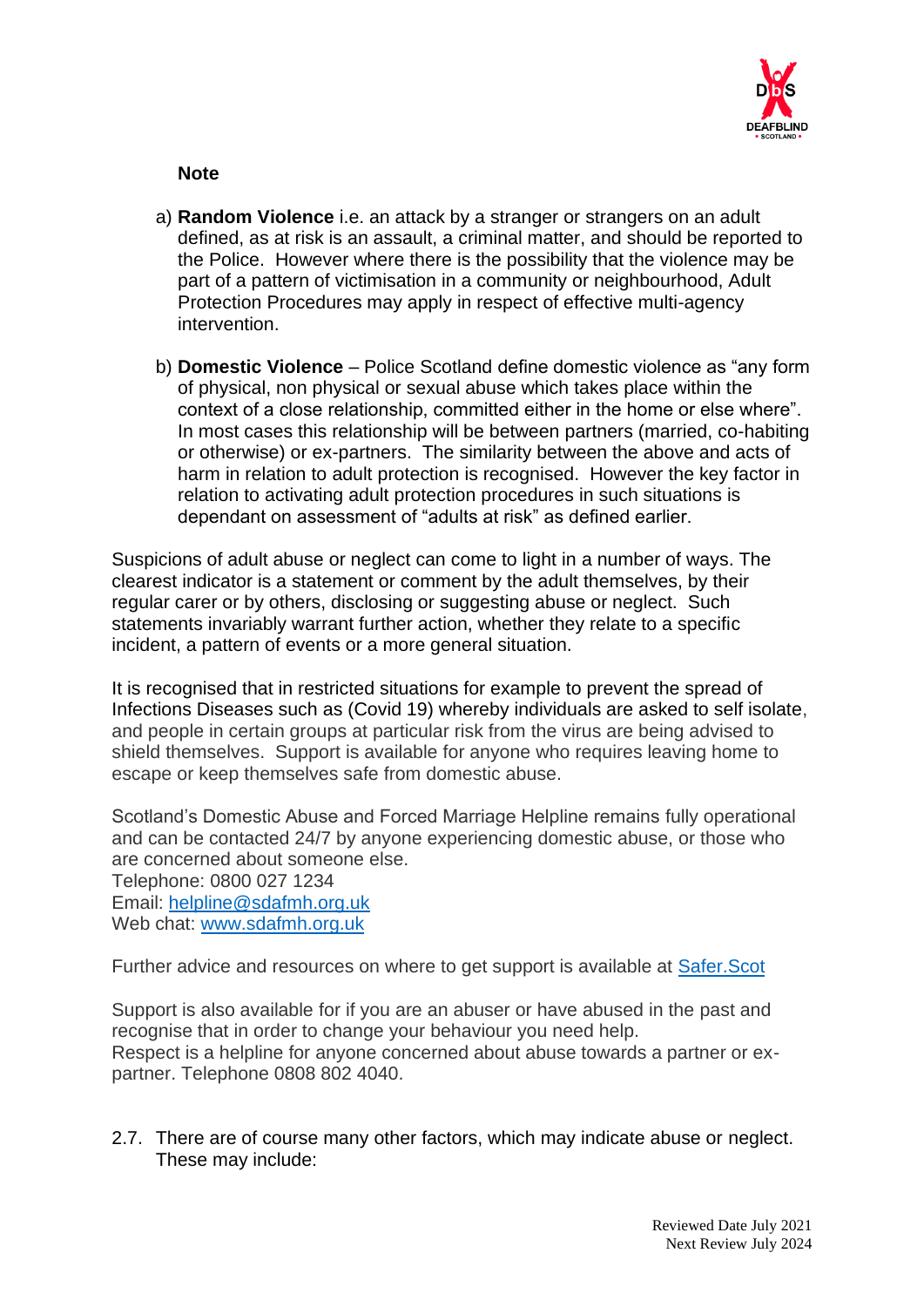

- Unusual, unexplained or suspicious injury.
- Dubious or inconsistent explanations of injuries or bruises.
- History of unexplained falls or injuries.
- Prolonged interval between illness/injury and presentation for medical care
- The adult at risk found alone at home or in a care setting in a situation of serious but avoidable risk.
- The adult at risk lives with another member of the household who is known to the police, social work or health agencies as likely to present a risk to the adult.
- Signs of misuse of medication, non-administration or over/under medicating.
- Unexplained physical deterioration in the vulnerable adult e.g. loss of weight
- Sudden increases in confusion e.g. dehydration, toxic confusion.
- Demonstration of fear by the adult at risk to another person within home or if returning home.
- Difficulty in interviewing the adult at risk of harm due to the insistence or presence of another.
- Anxious or disturbed behaviour on the part of the adult.
- Hostile or rejecting behaviour by a carer towards the adult.
- Indicators of financial abuse e.g. unexplained debts, reduction in assets, unusual interest in adult by family members, pressure from others to admit adult into care, misappropriation of benefits, fraud or intimidation in connection with wills or assets.
- 2.8. Adults at Risk of Harm may be abused by a wide range of people. Agencies not only have responsibility to all adults subject to abuse but also may have responsibility e.g. towards agencies or people with whom the perpetrator is employed or works as a volunteer.

There is particular concern when abuse is perpetrated by someone in a position of power who uses his or her position to the detriment of the health, safety, welfare and general well being of a vulnerable person. The roles, powers and duties of the various agencies in relation to the perpetrator will vary depending on whether the latter is: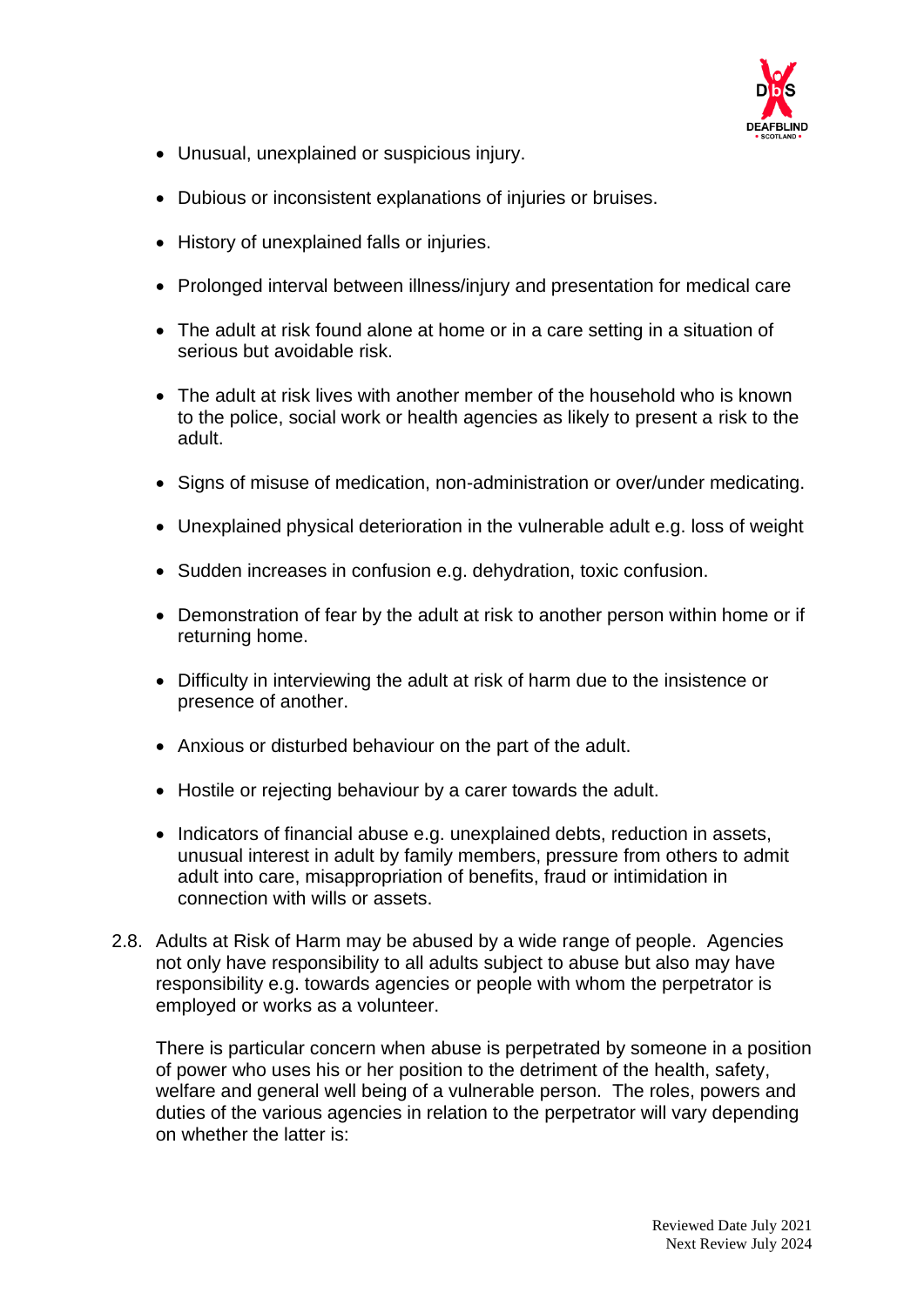

- A member of staff or proprietor.
- A member of a recognised professional group.
- A volunteer.
- Another service user.
- A spouse, relative or member of the adult's social network.
- A formal or informal carer.
- A neighbour, member of the public or stranger.
- A person who deliberately targets vulnerable people to exploit them.
- 2.9. Abuse can take place in any context or setting, including:
	- Where the adult lives alone or with a relative.
	- Within a residential or day care setting.
	- Hospital.
	- Custodial settings.
	- Support services into people's homes.

Assessment of the environment or context is vital because exploitation, deception, misuse of authority or coercion may render the adult incapable of making his or her own decisions or disclosing abuse even though they are deemed to have "capacity".

2.10.Abuse within institutional settings may feature one or more of the following:

- Poor care standards, lack of positive responses to complex needs, rigid routines, inadequate staffing and insufficient knowledge base within the service.
- Unacceptable "treatments" or programmes which include sanctions or punishment such as withholding food or drink, seclusion, unauthorised use of control and restraint and over-medication.
- Failure of agencies to ensure that staff receive appropriate guidance on antidiscriminatory practice.
- Failure to access key services such as health care, dentistry, prostheses.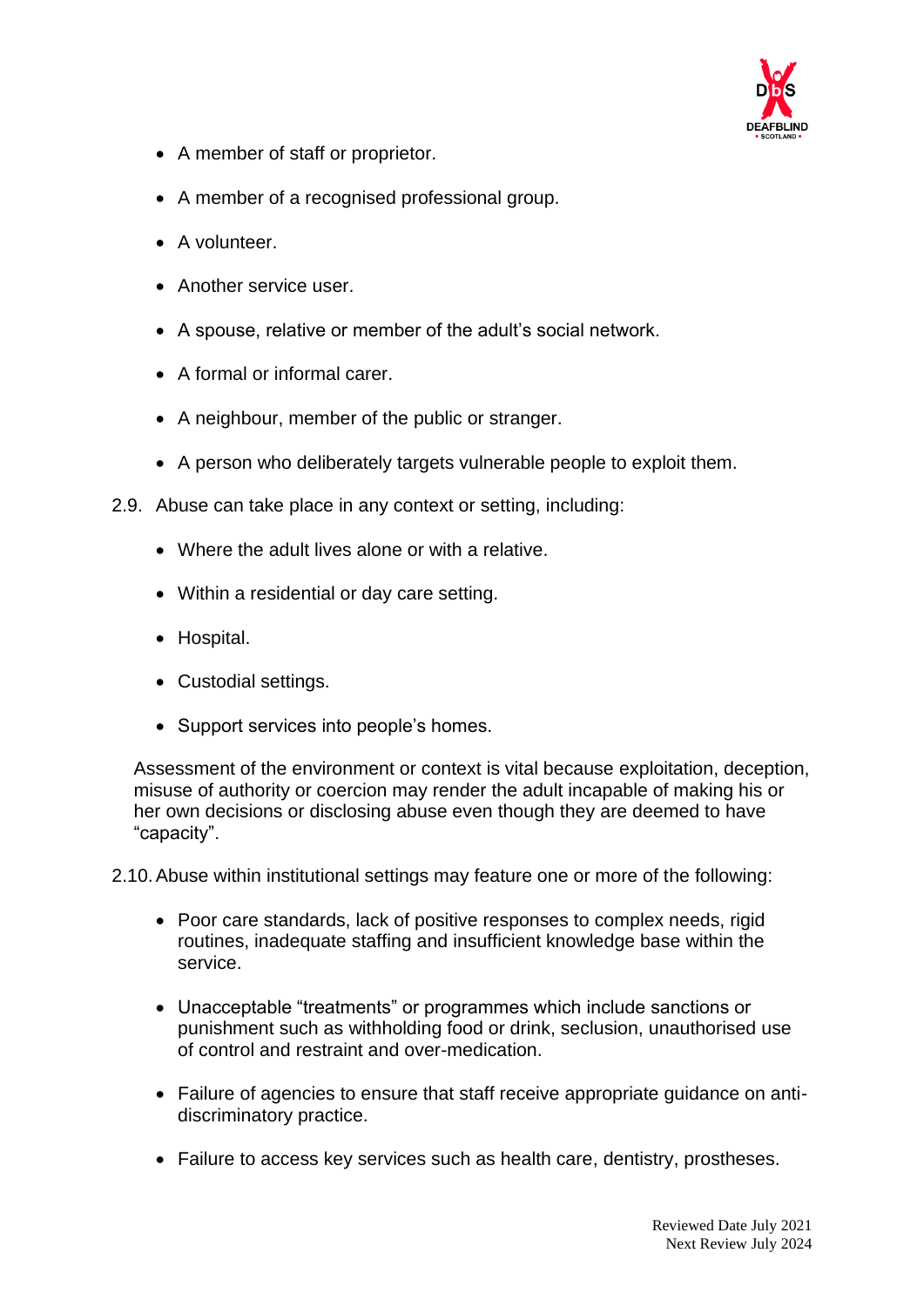

## **Principles and Framework for Legal Intervention**

- 3.1. In general terms the following principles and values underpin any intervention in the affairs of adult deemed to be at risk and in need of protection under the multi-agency adult protection procedures.
	- Every adult has a right to be protected from all forms of abuse, neglect and exploitation.
	- The welfare and safety of the adult takes primacy in relation to any enquiry or investigation.
	- Every effort should be made to enable the individual to express their wishes and make their own decisions to the best of their ability recognising that such self-determination may involve risk.
	- Where it is necessary to override the wishes of the adult or make decisions on his/her behalf for their own safety (or the safety of others) this should be proportionate and be the least disruptive response to the identified risks to health, welfare, property or finances of the adult consistent with the current legislative framework **(see 3.3 below).**
- 3.2. It is the expectation that all adults are entitled to:
	- Live in a home like atmosphere without fear and free from abuse from their caregivers or fellow service users.
	- Engage with their community without fear of violence or harassment.
	- Make informed choices about intimate relationships without being exposed to exploitation or sexual abuse.
	- Have their money and property treated with respect.
	- To be empowered through support to make choices about their lives.
	- As appropriate to be given information about keeping themselves safe and exercising their rights as citizens.

### 3.3. **Legislative Principles**

3.4. Where, as the result of inquiry, and investigation it is seen necessary to invoke legal measures towards effective protection planning the following principles, underpinning the legal options to intervene should be applied: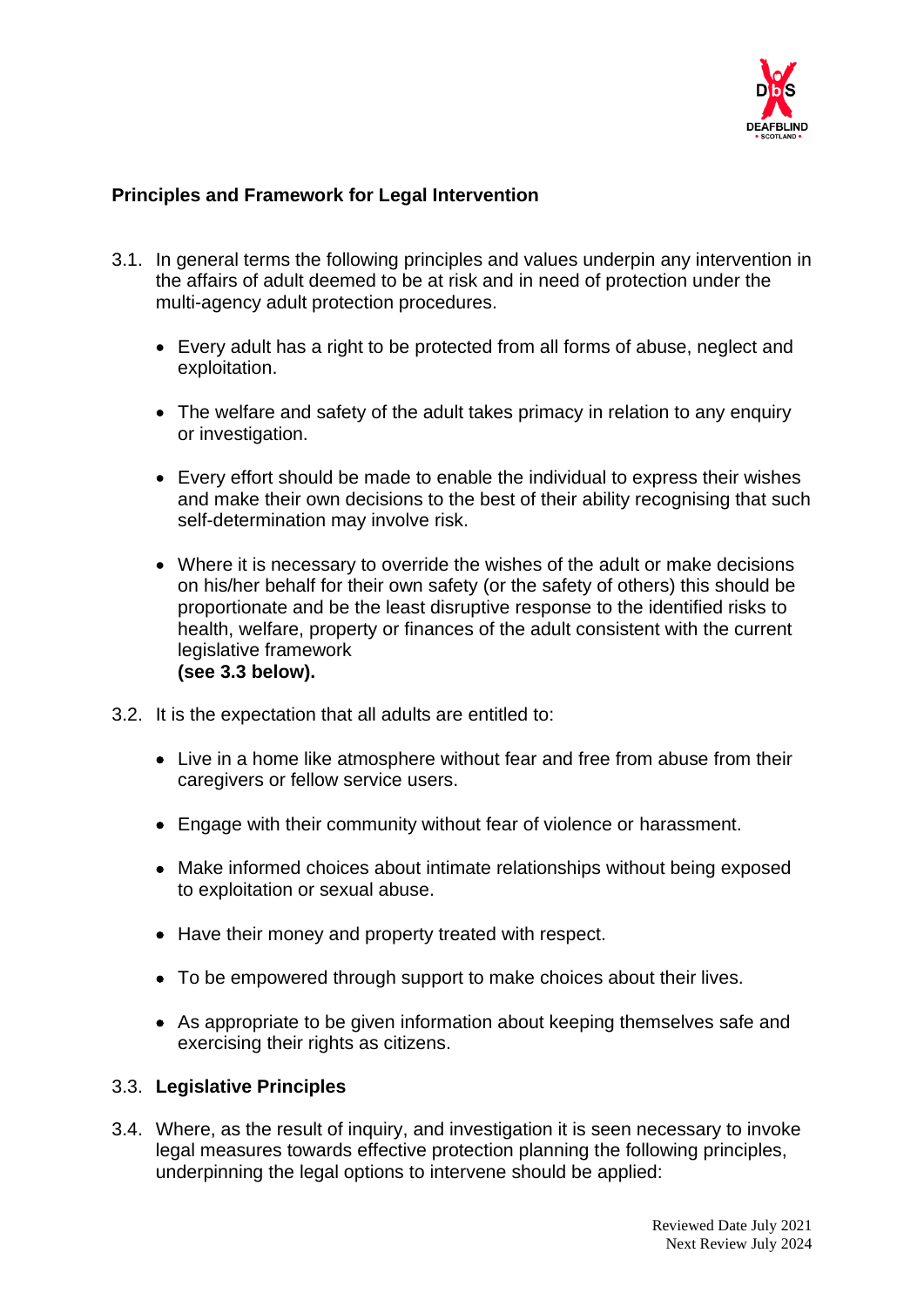

## ➢ **Adult (Support & Protection) (Scotland) Act 2007;**

• Whereby a person may intervene or authorise intervention in an adults affairs **only** when they are satisfied the intervention will provide benefit to the adult and that the action proposed is the least restrictive of those available.

In addition the public bodies or office holders must also have regard to the following principles:

- Honouring the adult's ascertainable wishes and feelings (past & present).
- Listening and acknowledging the views of adults nearest relative, primary carer, guardian or attorney and any other person who has an interest in the adults well being or property.
- The importance of the adult's participating as fully as possible in the performance of the function and providing the adult with such information and support as is necessary to enable the adult to participate.

Public Bodies or office holders must also have regard to:

- The importance of the adult not being, without justification treated less favourably than the way in which a person who is not an adult at risk of harm would be treated in a comparable situation.
- The adult's abilities, background and characteristics.
- That any self determination can involve risk, and that we will jointly ensure that such risk is recognised and understood by all concerned and minimised whenever possible.
- That we will ensure the safety of adult's at risk is achieved by integrating strategies, policies and services relevant to abuse within the legislative framework.

## ➢ **Adults with Incapacity (Scotland) Act 2000**

Where intervention should demonstrate;

- Benefit.
- Least restrictive option.
- Taking account of the wishes of the adult.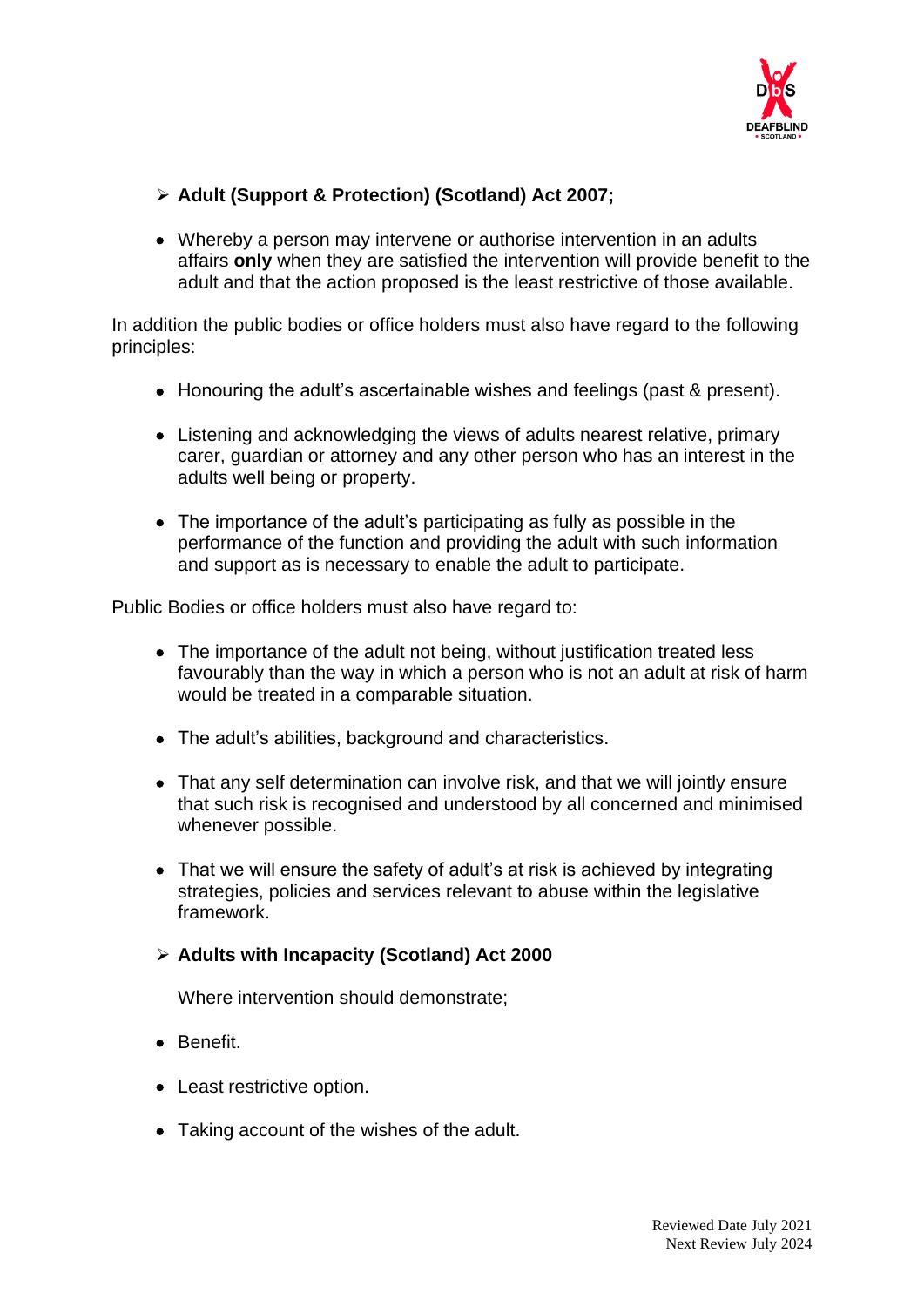

- Consultation with relevant others and;
- Encouragement to the adult to increase whatever skills he/she has and to learn new skills.

## ➢ **Mental Health (Care & Treatment) (Scotland) Act 2003**

Where the principles require any decision or action under the Act takes into account the following;

- Present and past wishes and feelings of the patient.
- The views of the patients named person, carer or any proxy decision maker where relevant.
- Fullest participation of the patient in any decision-making.
- All options available in planning the patients care.
- Maximum benefit to the patient.
- The need to ensure the patient is not treated less favourably than the way in which a person who is not a patient would be treated.
- The patient's capabilities, background and characteristics.

### 3.5. **Framework for Legislative Intervention -Adults with Incapacity (Scotland) Act 2000**

The Act provides a hierarchy of measures to act or make decisions in relation to the welfare, property, or financial affairs of adults who are deemed incapable of doing so for themselves. In summary these are:

- **Powers of Attorney** (Part 2 of the Act) where a person may appoint an attorney with powers over property and financial affairs or continuing on incapacity *and/or* an attorney with powers over personal welfare exercised only on the adult's loss of capacity.
- **Access to Funds** (Part 3) where a person, or an organisation including a local authority may apply to the Public Guardian for authority to withdraw funds from the account of the adult to provide day-to-day care.
- **Management of Residents Finances** (Part 4) where authorised establishments (Care Homes and Hospitals) may manage the funds of resident adults up to a prescribed limit.
- **Medical Treatment & Research** (Part 5) where medical practitioners are given a general authority to treat adults where there is a certificate of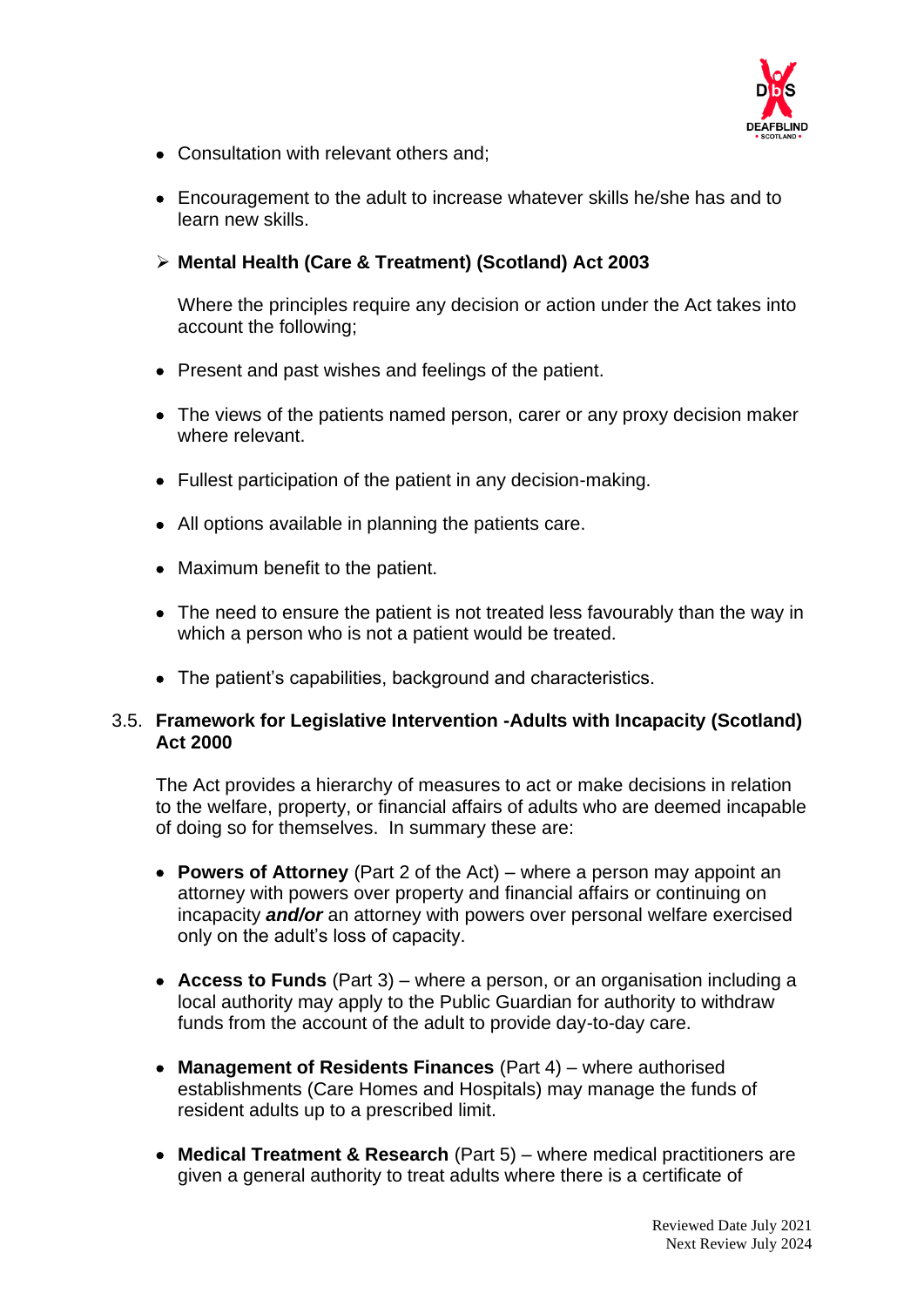

incapacity in relation to specific treatments or a medical treatment plan. In addition certain other health care practitioners, if accredited, have authority to provide treatments they are qualified to administer.

- **Intervention Orders & Guardianship** (Part 6) where it is possible to apply to a sheriff for an intervention order to deal with defined "one off" financial, property or welfare matters or to make application for a guardianship order which can include powers over property, financial affairs or personal welfare or a combination of these.
- 3.6. Statutory bodies with responsibilities under the Act include
	- **Sheriff** where the sheriff court is the main forum for proceedings in relation to application for powers under Part 6 of the Act.
	- **The Public Guardian** who registers powers of attorney, intervention orders, guardianship orders and access to funds under Part 3 of the Legislation. The Public Guardian also has investigatory and supervisory functions in relation to property and financial affairs.
	- **The Mental Welfare Commission** who retain a general oversight of adults whose incapacity is due to mental disorder and also have investigatory powers in relation to those exercising welfare powers.
	- **Health Boards**  In relation to management of resident's finances and medical treatment as indicated previously and also in relation to a duty to cooperate with other statutory bodies e.g. local authorities in the discharge of their functions under the Act.
	- **Local Authorities**  whose functions can be summarised as:
		- a) Provision of information and advice.
		- b) Supervision of guardians and attorneys (for attorneys where directed by the Sheriff).
		- c) Investigation where the welfare of an adult is seen to be at risk.
		- d) Investigation of complaints in relation to those exercising welfare powers.
		- e) Consultation with the Public Guardian and Mental Welfare Commission
		- f) Application for Intervention Orders and Guardianship Orders when no one else is doing so
		- g) To act as welfare guardian when no one else is doing so
		- h) To recall personal welfare powers of a guardian
		- i) To arrange for transfer of guardianship orders

## 3.7. **Mental Health (Care & Treatment) (Scotland) Act 2003**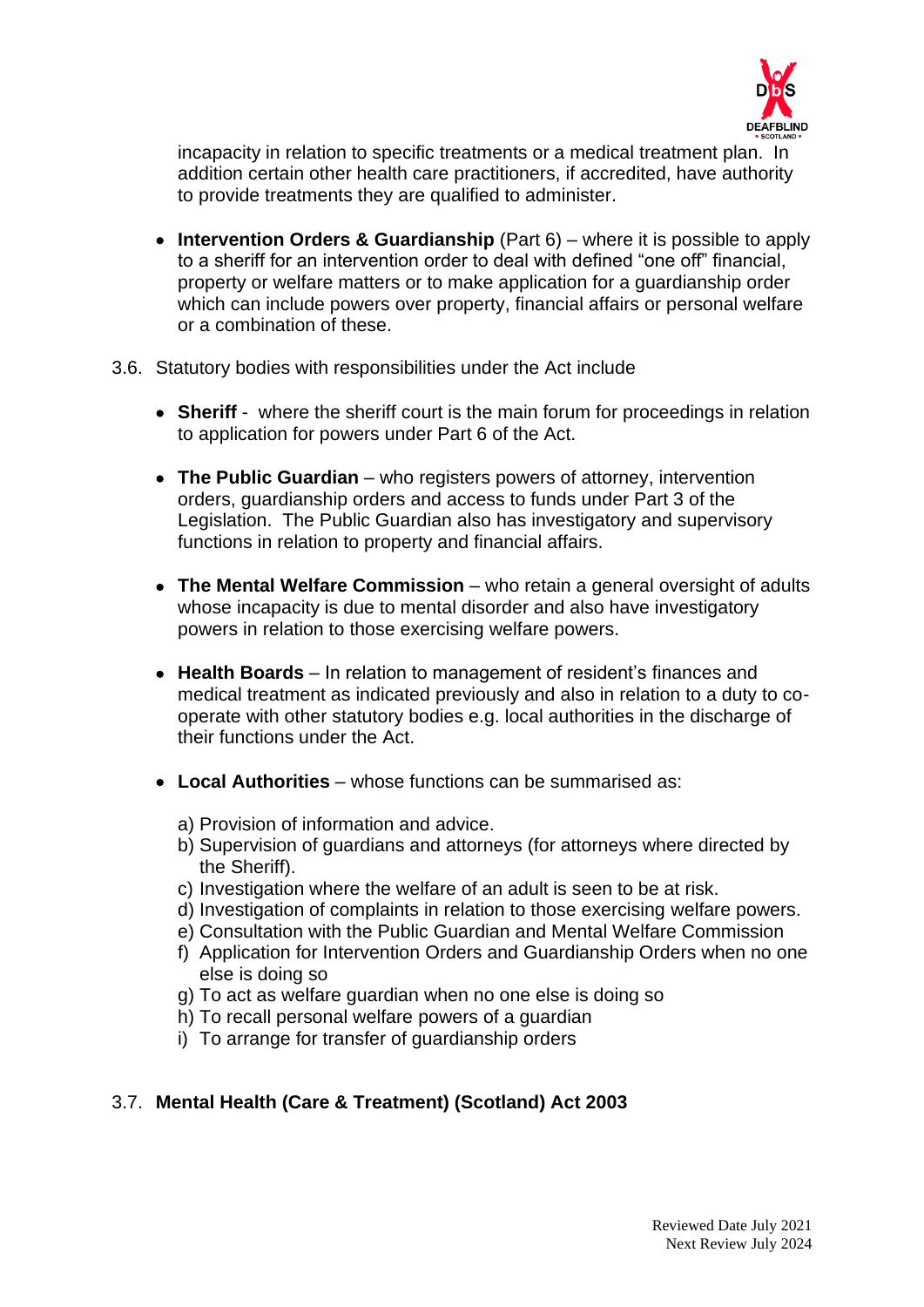

- 3.8. The Act places a number of duties on **local authorities** in relation to the provision of services. Again in summary these include:
	- Provision of care and support services designed to promote well being, social development and social inclusion. There is a reciprocal duty on health boards to co-operate with their local authority partners in the discharge of these functions.
	- Appointment of mental health officers (MHO's) who have specifically designated functions under the Act in relation to compulsory powers, review, renewal and care planning..
	- A duty for local authorities to make inquiry into deficiencies of care treatment or support for people with a mental disorder living in the community.
	- Assessment of needs for community care services.
	- Provision of independent advocacy services in conjunction with health boards.
	- Requirement to ensure all reasonable steps are made to reduce any adverse effects on child/parent relationships arising from actual measures taken under the Act.
	- Collation of data for research purposes.
- 3.9. The Act places a number of duties on **health boards** in relation to services to people with mental disorder, including services for mentally disordered offenders. These can be summarised as follows;
	- Co-operation with the Mental Welfare Commission in the discharge of functions under the Act.
	- Provision of approved medical practitioners (AMP's) who have specific duties under the Act, in relations to measures of compulsion, care planning, review and care management.
	- Provision of services and accommodation for patients under 18.
	- Provision of services and accommodation for mothers with post-natal depression.
	- Co-operation with local authorities in the discharge of functions.
	- Provision of independent advocacy services in partnership with local authorities.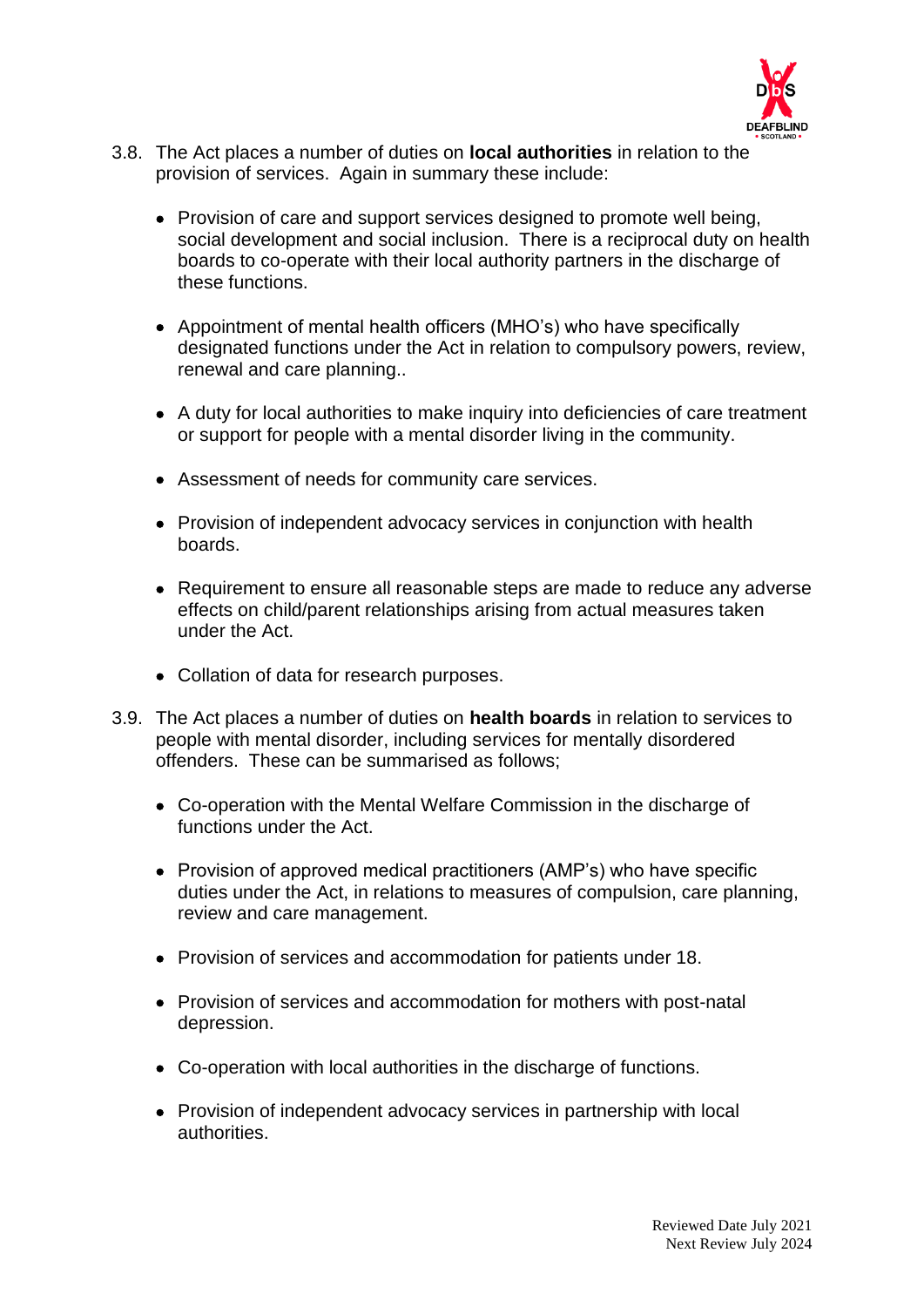

- Provision of information to patients and assistance in relation to communication difficulties.
- Collation of data for research purposes.
- 3.10.The Act contains a number of powers relating to the need for compulsory treatment. There are three principal civil orders under the Act. These are:
	- An emergency detention certificate, which grants an authority to detain a person in hospital for a period of 72 hours.
	- A short-term detention certificate which grants authority to detain a person in hospital for 28 days.
	- A compulsory treatment order, which grants authority to exercise a range of compulsory powers over a person either in hospital or in the community for a period of 6 months. This period can be extended by 6 months, then by periods of 12 months thereafter.
- 3.11.In relation to compulsory powers the Act has established a new independent judicial body, The Mental Health Tribunal for Scotland. The Tribunal is the body that makes decisions on a wide range of issues in regard to the care and treatment of patients subject to the Act such as *a)* application for compulsory powers *b)* appeals and *c)* reviews.
- 3.12.The Mental Health Act also amends the Criminal Procedure (Scotland) Act 1995, which introduces a range of disposals available to the criminal justice system in relation to the care and treatment of mentally disordered offenders.

## 3.13.**Adult Support & Protection (Scotland) Act 2007**

- 3.14.There are various duties and functions that fall to local authorities under the Act. In summary these are:
	- A duty to inquire about an adults well being, property or financial affairs where an individual falls within the definition of adults at risk of harm and the council believes it may have to intervene to protect the individual from harm.
	- To carry out investigations as appropriate for the purposes of inquiry into the circumstances of the adult in order to protect them from harm.
	- The power to apply to the Sheriff for an **Assessment Order** which authorises the council to take the adult from a place being visited under the duty to inquire to allow:

*a)* the interview to be conducted in private and *b***)** a private medical examination by a health professional nominated by the council.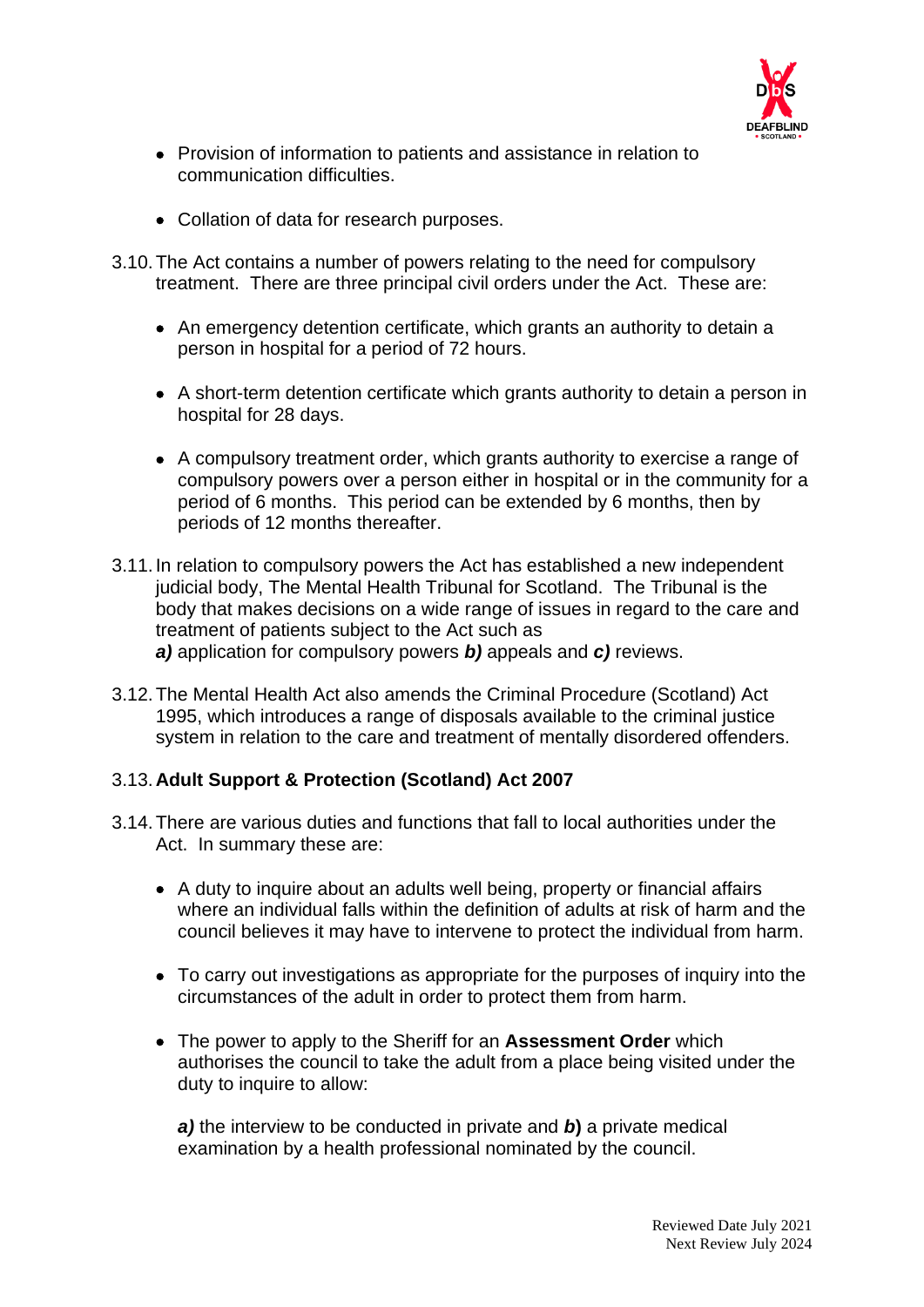

- The council can make application to the Sheriff for a **Removal Order**, which would allow the removal of an adult at risk to another place for the purposes of investigation. A removal order can be effected within 72 hours of being granted and can last for a maximum of 7 days.
- Application can also be made by the council to the Sheriff for a **Banning Order** or temporary Banning Order on such person or persons considered to be placing or likely to place an adult at risk of serious harm. Various conditions can be placed on banning orders by the Sheriff including the length of time of the order (up to 6 months) and the power of arrest.
- 3.15.The Adult Support & Protection (Scotland) Act 2007 also establishes the requirement for all relevant bodies **(Local Authorities, The Mental Welfare Commission, The Office of the Public Guardian** and the **relevant NHS Board)** to co-operate in the provision of information and support to an adult at risk in participation of any proceedings under the legislation.
- 3.16.In addition to the duties and powers specified above the ASP Act also places an obligation on local authorities to establish an **Adult Protection Committee**
- 3.17.with the following functions:
	- Review of practice and procedures relating to safeguarding adults at risk.
	- Provision of information and advice.
	- To encourage and assist in improving the skills and knowledge of officers and employees of such public bodies having responsibilities under the Act.
	- Any other function as specified by Scottish Ministers.

The convenor of the Committee **must not** be a member or officer of the council and membership would include:

- The Council
- The Care Inspectorate
- The relevant Health Board
- The Chief Constable of the police force of the council's area.
- Any other relevant public body as specified by Scottish Ministers.

## 3.18.**The Protection of Vulnerable Groups (Scotland) Act 2007**

The Act builds on and replaces the Protection of Children (Scotland) Act 2003 which created a Disqualifier from Working with Children List. The Act will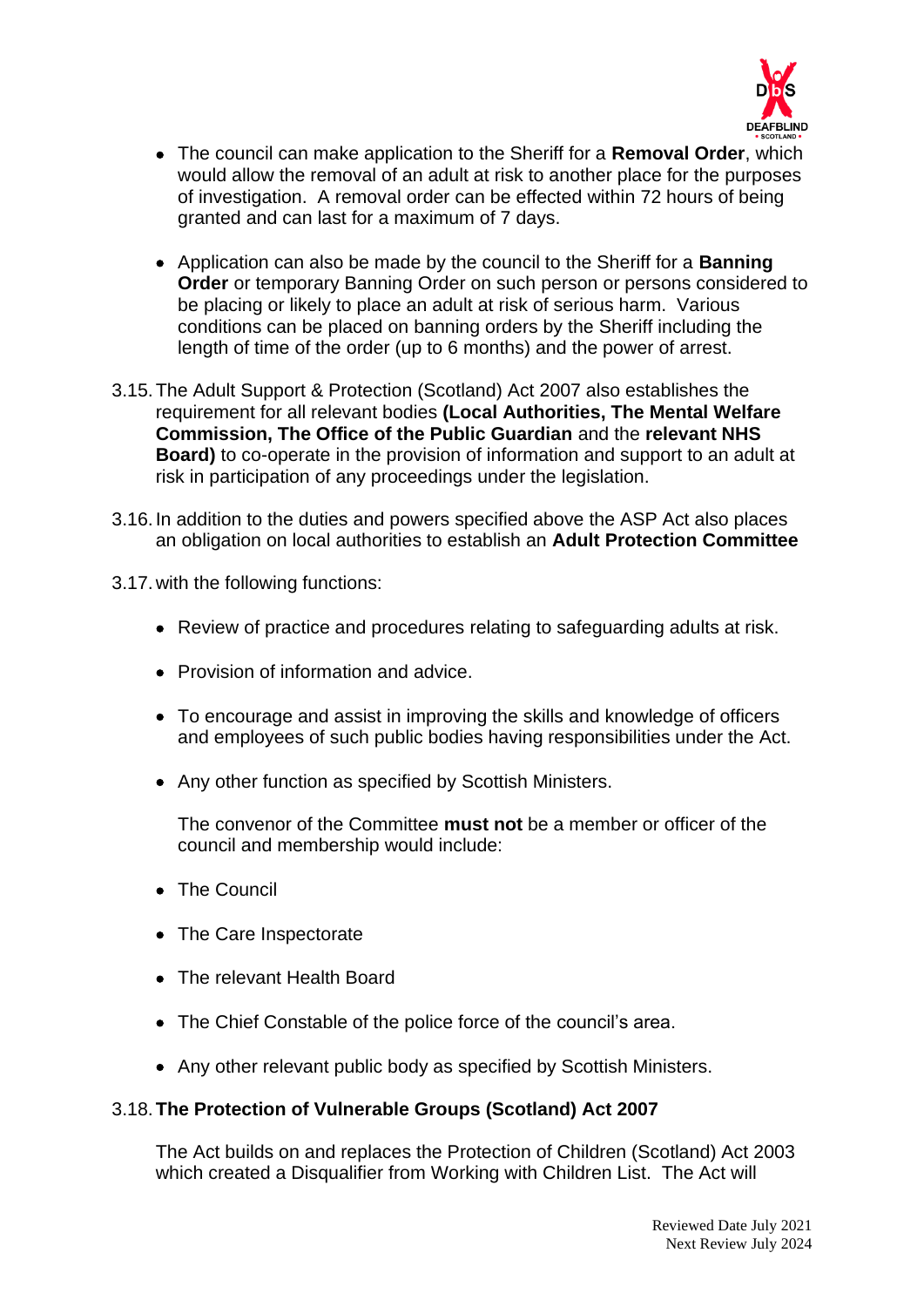

create two lists: an extended Children's List and a new Disqualifier from Working with Adults List. A Child is defined as a person under the age of 18. A protected adult means any individual aged 16 or over receiving a range of social and health care services (section 94 of the Act details).

Employers will be able to refer people for consideration of listing where they have:

- Harmed a child or protected adult.
- Placed a child or protected adult at risk of harm.
- Engaged in inappropriate conduct involving pornography.
- Engaged in inappropriate conduct of a sexual nature involving a child or protected adult.
- Given inappropriate medical treatment to a child or protected adult.
- Been dismissed or transferred or would have or might have been dismissed or transferred if they hadn't resigned due to disciplinary action.

## 3.19.**Vulnerable Witnesses (Scotland) Act 2004 – Updated May 2019**

Where a vulnerable person is due to appear in Court either for the defense or the prosecution additional support can be provided through this Act. A vulnerable witness is anyone where there is significant risk that the quality of their evidence may be diminished by reason of fear or distress in connection with giving evidence at trial. Special measures provided by the Act include:

- **•** Live television link
- Pre-recorded interview.
- Use of a screen so that the witness cannot be seen by the alleged perpetrator.
- Use of a supporter.
- Use of prior statements.
- Taking of evidence by a commissioner.

### 3.20.**Human Rights Act 1998**

In this Act the "Convention Rights" are described and set out in the articles and examples include – right to life, right to privacy, prohibition of degrading treatment, freedom from discrimination, right to a fair trial. These are basic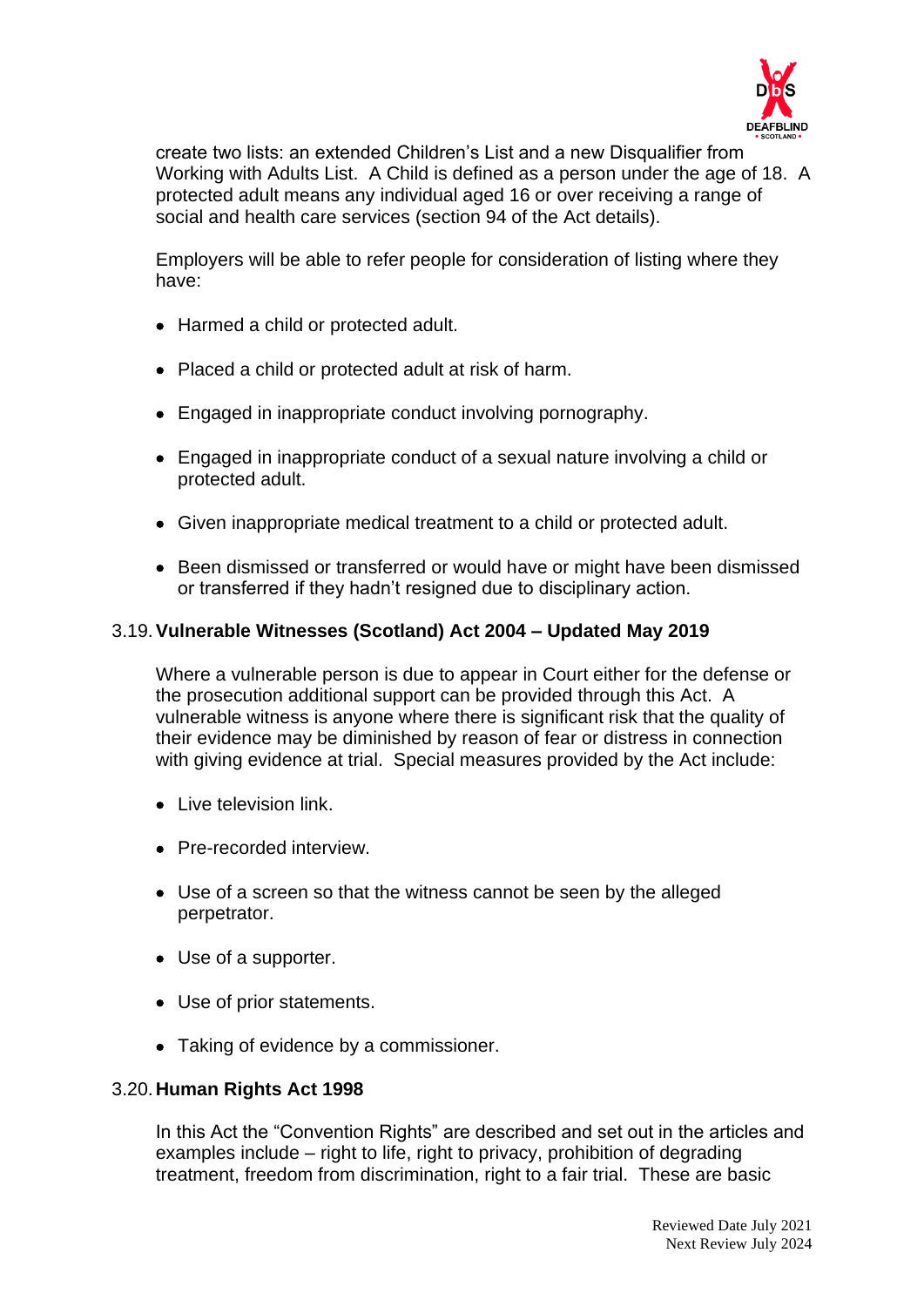

human rights but they are limited by various exclusions – not all of the rights are absolute

## 3.21.**Regulation of Care (Scotland) Act 2001**

It established a system of care regulations. Its purpose is to provide greater protection for people in need of care services. The Care Inspectorate are required by the Act to regulate certain care services. The Care Inspectorate registers and inspects services against a set of national care standards.

### 3.22.**Community Care and Health (Scotland) Act 2002**

This gives eligible carers the right to have an assessment of their needs and ability to care.

### 3.23.**Appropriate Adults Scheme**

The appropriate Adult Scheme is managed through West of Scotland Stand-by Services who hold a register of trained Appropriate Adults. The scheme applies to persons with mental disorder (as defined in the MH Act) and persons with acquired brain injury who may require support and re-assurance when being interviewed by the police as a victim, witness or accused. The scheme provides an Appropriate Adult to

- Support the person being interviewed.
- Ensure the witnesses understands why they are being interviewed.
- Help the interviewee to understand the questions and implications of their response.

Ensure where the person themselves is suspected or accused of an offence that they are not disadvantaged by their mental disorder and understand their rights.

### **Responsibilities**

### 4. **Common Responsibilities**

- 4.1. There are a number of responsibilities common to partner agencies including:
	- The need to recognise adult protections concerns and the need to ensure all staff are familiar with multi-agency procedures and the definitions outlined within these. All staff across agencies should be aware, in their day-to-day practice, of how to initiate appropriate reporting of any concerns.
	- The need to ensure, within the duty of care, that, in situations of extreme urgency, staff are aware of responsibilities in relation to the requirement to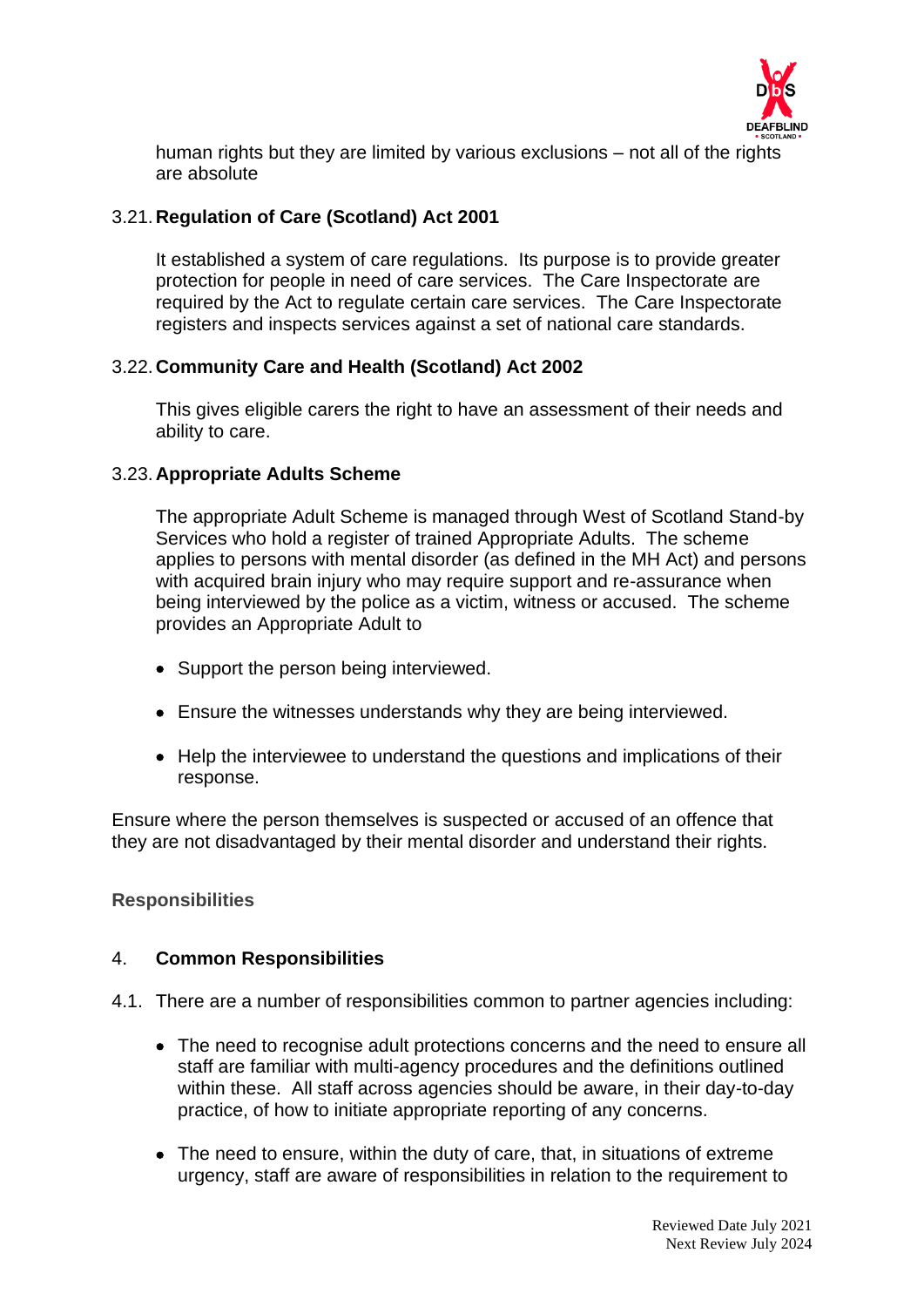

take immediate steps to protect the adult deemed to be at risk of harm. This may involve seeking urgent medical attention or contacting the emergency services. Where an offence may have been committed the Police should be informed without delay especially where evidence may be at risk of being lost, tampered with, or destroyed.

- The need to ensure full co-operation across partner agencies. This may include staff participation in the investigatory process or in ensuring staff time is made available for participation in case conferences, reviews etc.
- The need to share information. Partner agencies party to the Adult Protection Procedures will have their own policies, professional codes of conduct and procedures for handling sensitive and confidential information. Whilst staff should have due regard to their own agency's policies when dealing with issues of confidentiality, in relation to adult protection there is clearly a requirement to ensure the free exchange of relevant information within partner agencies for the purposes of inquiry and protection planning. Staff should be aware that in many instances complete confidentiality cannot be offered particularly in cases where agency responsibilities to the public interest and/or the protection of the adult at risk or others outweigh the duty to protect the confidentiality of the individual.
- Ensure the need to have cognisance of child protection concerns. Where a child is believed to reside in the same household as an adult defined as alleged to have been harmed or at risk of harm, or in the same household as an alleged perpetrator, consideration must also be given to the safety and well being of that child. Where there is concern that the child may also be exposed to the same or other harmful acts reference should be made to **Deafblind Scotland Child Protection Procedures** and contact initiated with Children & Family Services in the authority where concern is raised.

### 4.2. **Cross Agency Issues in Adult Protection**

The protection of adults at risk of harm raises a number of issues and possible dilemmas that require consideration.

**Duty to Report** All staff, , have a duty to report suspicions or disclosures made about an adult at risk. While this may cause the individual worker difficulties, a failure to report is a failure in their duty of care – staff must report any concerns of suspected or actual harm to their line manager who will ensure that the guidelines are followed.

**Rights/Self Determination** There is a tendency for society to believe that vulnerable adults need to be protected and that their right to make choices is secondary to this. Adults are individuals in their own right and, if they are able, should be allowed to exercise these rights even if that means, for instance, they choose to remain in a situation which other people may consider to be inappropriate. Every effort should be made to inform the adult at risk of harm of the consequences of decisions they are making. Risk assessment and case discussion can be used to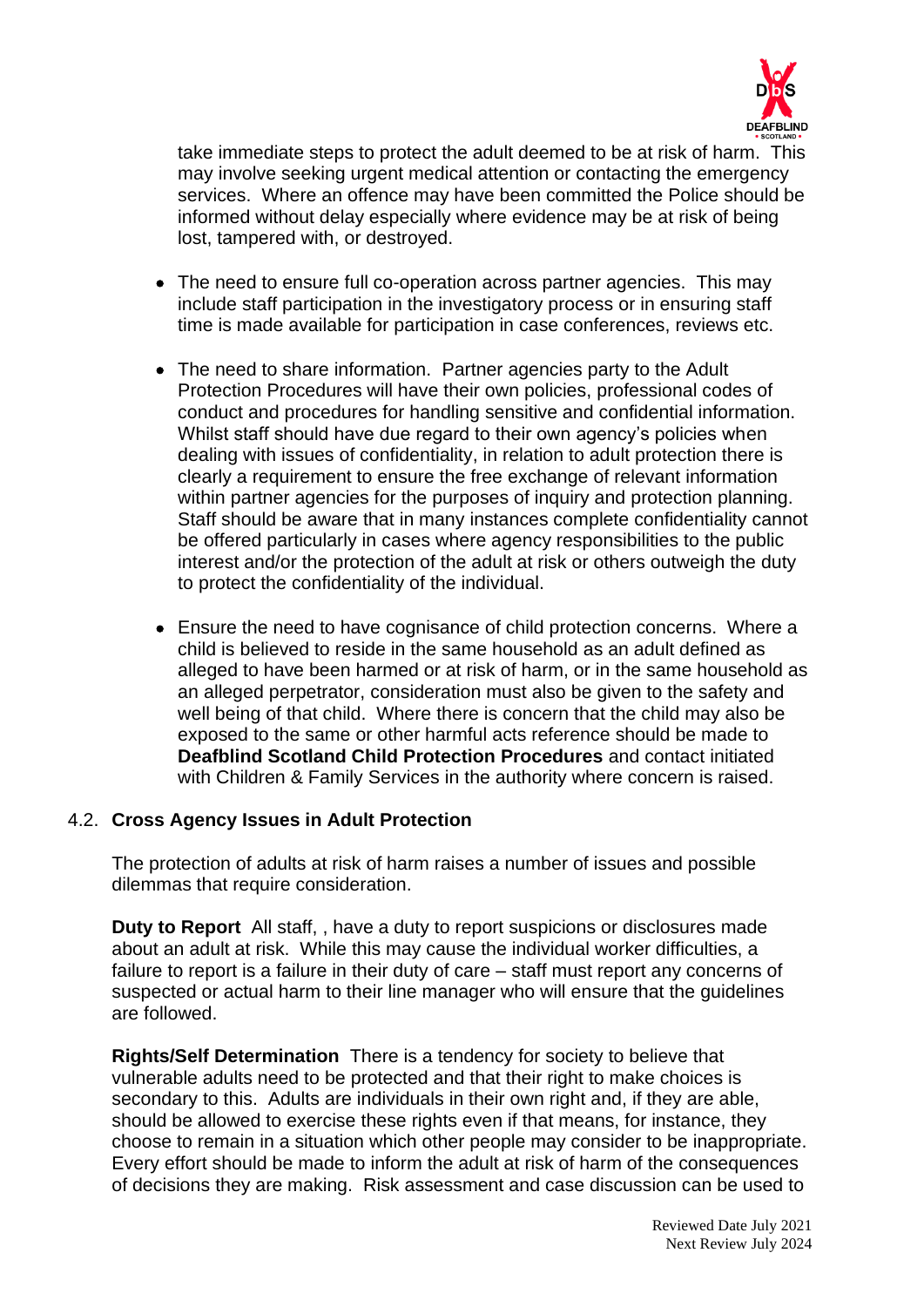

further explore the issues. Where there is a capacity issue, the "Adults with Incapacity Act" powers can be considered.

**Consent to Inform/Confidentiality/Disclosure**Staff who have contact with adults at risk have a responsibility to refer on concerns, anxieties, disclosures regarding possible or actual harm. This may pose a dilemma for staff who may feel that by so doing they could alienate the adult or their family and the potential for preventative work. Too do nothing or to promise confidentiality and then report the concern is not acceptable. The procedure is to openly and honestly discuss with the individual/family the intention to report the information.

**Managing Risk**Concern over managing risks has the potential to stifle and constrain the provision of care leading to an inappropriate restriction of the individual's rights. There is a challenge for staff working in all care settings to examine a way forward where calculated acceptable risks are taken along with the service user. This will involve gathering of all relevant information and risk assessment involving multidisciplinary input.

**Challenging Behaviour**There are some adults who present challenging behaviour which requires to be managed either in their own home or in a range of care settings. In order for any action not to be misinterpreted it is important that procedures are carefully complied with and any incidents fully recorded.

**Whistle Blowing**Most organisations have a policy on whistle blowing which allows staff to report matters of suspected or actual malpractice. This will provide guidance and reassurance to staff in order to encourage such disclosures.

**Allegations of abuse made against staff**Deafblind Scotland's procedures will apply and would have to accord with any parallel investigation into the alleged abuse. The Care Inspectorate must be advised if the allegation is made in a registered setting.

#### **What to do if you are accused of abuse**

If any person whom you are working with accused you of abusing them or anyone else then report this immediately to a Service Manager. Write down as much information of the situation as you can remember and sign and date the document. A Senior Manager will talk through the incident with you and ensure that you have recorded the details accurately. You should cease any further contact with the individual immediately and allow the organisation to take appropriate action, including a report to the local authority. You will be appraised of the situation and any further repercussions or actions that may occur. Deafblind Scotland will keep in regular contact with you and if appropriate may provide counselling or legal advise. Anyone found guilty of abusing another would be dismissed from the work of the organisation through the disciplinary procedure for staff and dismissed from a volunteering role. The PVG scheme would be informed and could involve the individual being banned from working with children and vulnerable adults.

If a person were found not guilty, then no disciplinary procedure would ensue unless Deafblind Scotland's policies and procedures had been violated.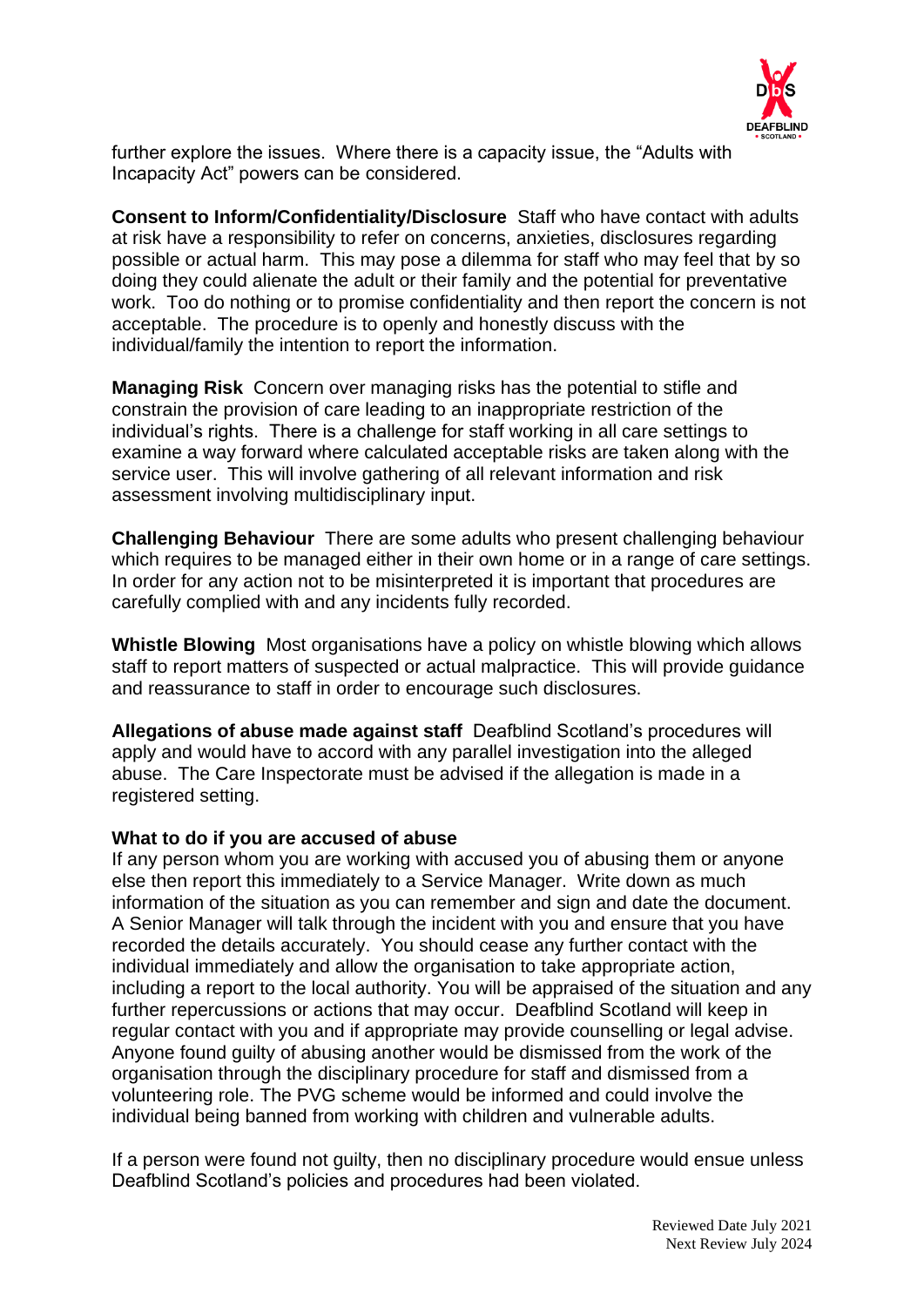

**Domestic Abuse** This has been defined as abuse or threat within the context of a close relationship. It is not specifically covered in these guidelines unless one of the individuals meets the criteria of being an "adult at risk".

### 4.3. **Council Duties and Powers – Social Work Services**

**The Adult Support & Protection Act** places a statutory duty on councils/local authorities to make inquiries about an adult's well being, property or financial affairs, where the person falls within the definition of an adult at risk, and to establish whether or not further action is required to stop or prevent harm occurring.

4.4. The Adult Support & Protection Act defines a council officer as a person appointed by a council under S64 of the Local Government (Scotland) Act 1973. Persons acting as council officers will be professionally qualified and registered, and have the knowledge, skills and experience necessary to undertake the functions set out in the Act.

**It is the responsibility of the local authority Social Work Services to lead on the adult protection enquiry and investigation. The lead officer (council officer) must be an officer of the local authority and a professionally qualified and registered social worker with 12 months post qualifying experience. This does not preclude direct participation, as appropriate, by professionals from other partner agency disciplines e.g. CPN, GP, District Nurse etc, on the investigative process under the lead of the local authority.** 

- 4.5. Social Work services also have lead responsibility for investigating and taking measures to protect individuals who have been abused or are thought to be at risk of abuse in commissioned services operated by voluntary or independent providers where these are **not** registered with the Care Inspectorate. This will be additional to any internal action taken by the provider organisation where the alleged perpetrator is a member of its staff.
- 4.6. Where abuse is reported within **registered** residential and day services the Care Inspectorate has a duty in relation to the overall enforcement of care standards. However where there is current or potential risk to the welfare of an adult at risk of harm Social Work Services should be immediately notified and consideration jointly be given to implementation of agreed multi-agency adult protection procedures.
- 4.7. Local authority Social Work Services retain key statutory duties and functions under the current legislative framework in relation to measures of adult protection i.e. Adults with Incapacity (Scotland) Act 2000, Mental Health (Care & Treatment) (Scotland) Act 2003 and the Adult Support & Protection (Scotland) Act 2007. This may require liaison and request for assistance from the following agencies in the discharge of such duties: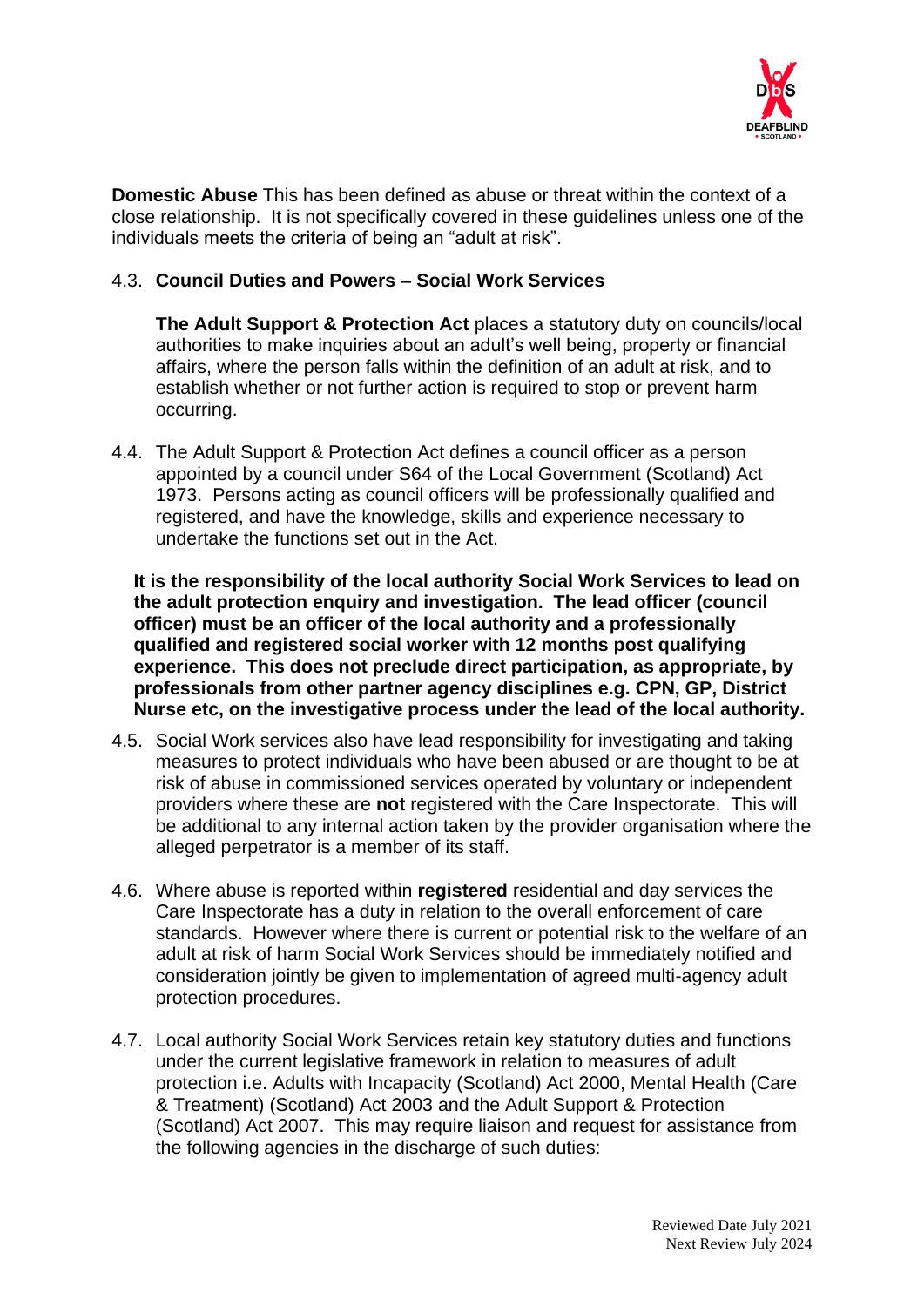

- Mental Welfare Commission.
- Office of the Public Guardian.
- Care Inspectorate.
- Relevant NHS Health Board.
- Police.

### 4.8. **Police**

The protection of Adults at Risk and prevention and detection of Adult Abuse are fundamental and statutory responsibilities of Scottish Police and partner agencies.

Any Adult Protection concerns reported to the Police will be thoroughly investigated, in addition, the Police are committed to working in partnership with other agencies, sharing information, and where appropriate taking action to protect adults and to provide support and intervention where this is required.

### 4.9. **Care Inspectorate**

The Care Inspectorate will be involved both in referral and in supporting the investigation process where a registered care service is involved by sharing information. They may also participate in the actual investigation, by agreement, where it is considered there is a strong probability that action will be required under the Regulation of Care (Scotland) Act 2001 and that evidence gained will enable this to take place.

### 4.10.**Office of the Public Guardian**

The main functions of the Office of the Public Guardian are to:

- Receive and investigate complaints relating to any cases in which the property or financial affairs of an incapacitated adult seem to be at risk.
- Investigate complaints in relation to the exercising of functions relating to intromissions with property or financial affairs by attorneys, guardians and others authorised under the Act.
- Supervise any guardian or other authorised person in the exercise of his functions relating to the property and financial affairs of the adult concerned.
- Consult the Mental Welfare commission and any local authority on matters relating to functions under the Act where there appears to be common interest.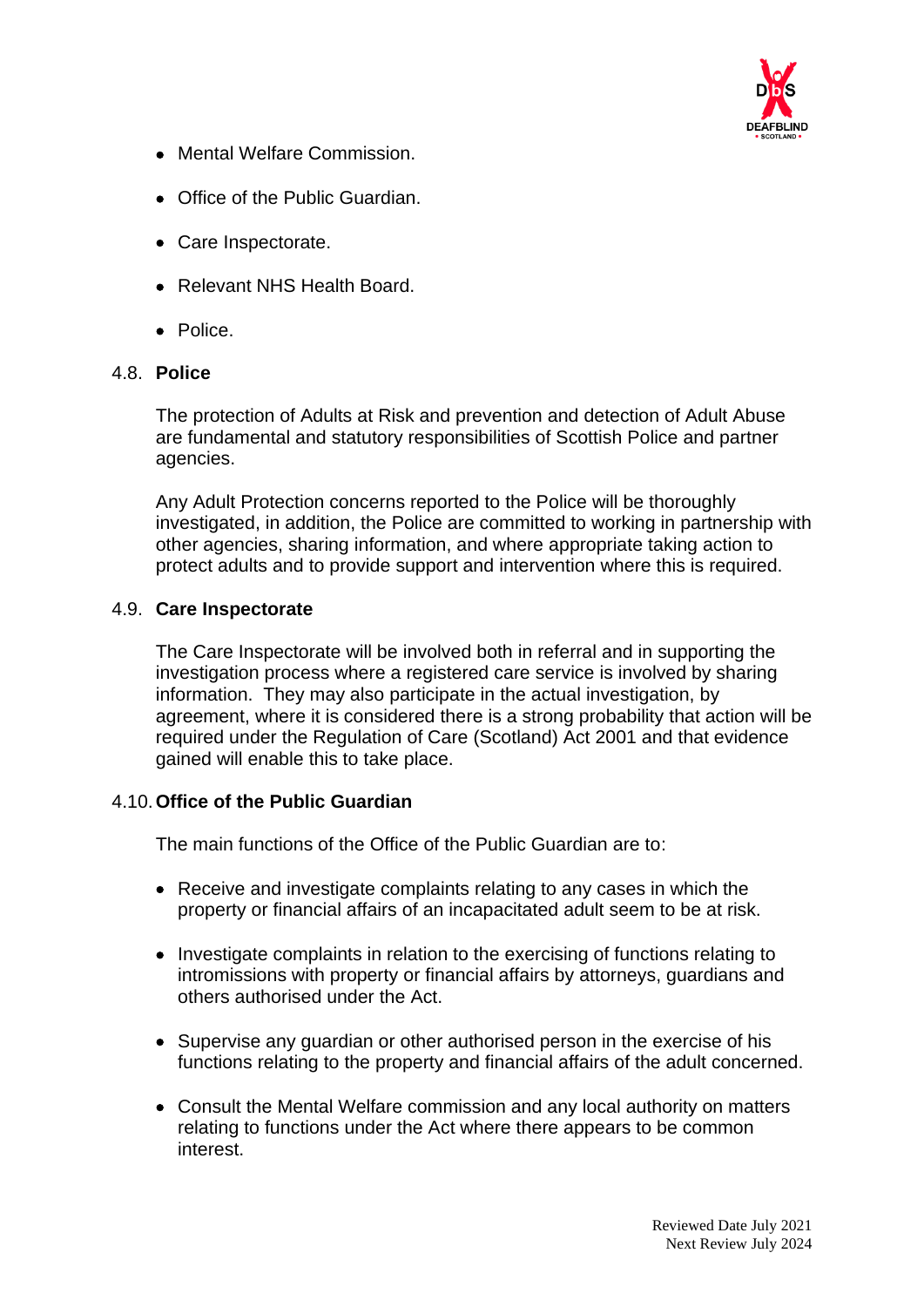

## 4.11.**Mental Welfare Commission**

The Mental Welfare Commission has specific powers under the Mental Health (Care & Treatment) (Scotland) Act 2003 in relation to the protection of patients and other people with a mental disorder who are subject to some order or direction under the Act.

Under S11 of the Mental health Act, where it believes someone is unlawfully or inappropriately detained or may have been subject to ill treatment or other deficiency in care, the Commission has the power to investigate the circumstances and make recommendations. Under S12 of the Act the Commission has a further power to formally conduct an inquiry into deficiencies in care in such circumstances.

The Commission's power to investigate sits alongside the "duty to inquire" placed on the local authority in similar cases where someone with a mental disorder is thought to be at risk.

The Commission is also expected to exercise a protective function in respect of adults subject to Guardianship or Intervention orders under the Adults with Incapacity (Scotland) Act 2000 and to consult with both the Public Guardian and the local authority where appropriate in the exercise of such functions. The Commission also has a power to investigate where it feels that the local authority has not dealt appropriately with a complaint.

## 4.12.**Deafblind Scotland**

All voluntary, not-for-profit and private agencies should have internal procedures in place that set out action to be taken in the event of actual, disclosed or suspected abuse involving:

- A member of staff or volunteer in relation to a service user.
- A service user in relation to another service user.
- A person from outside the agency known to a service user.

### 4.13.It is necessary to distinguish between

• The role of independent and voluntary agencies in investigating allegations made against their own staff or volunteers

and

• The responsibility of Social Work to ensure the protection of individual service users.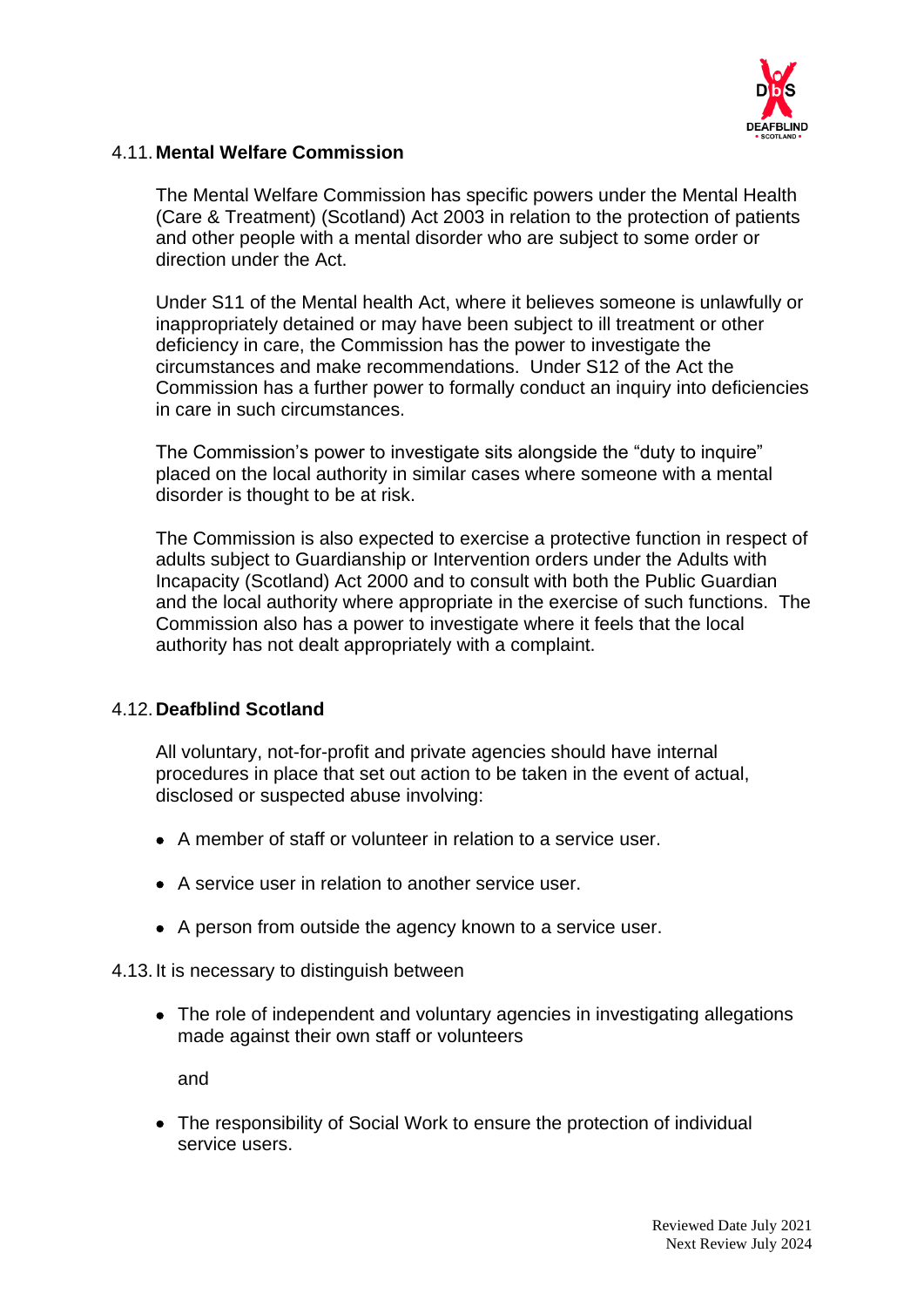

- 4.14.The role of Deafblind Scotland is to:
	- Take immediate steps required to protect the adult and any other service users thought to be at risk.
	- Refer the allegation to Social Work and/or the Police.
	- Inform the Care Inspectorate
	- Take action under disciplinary procedures in respect of a staff member or volunteer.
- 4.15.The role of Social Work is to:
	- Formally investigate such allegations in order to assess the risk to one or more individuals.
	- Take appropriate action to protect adults at risk of harm.
	- Link with the Care Inspectorate if the agency is registered with the Inspectorate to agree responsibilities in terms of the immediate protection of any adult currently at risk.

#### **What happens next**

### **Adult Protection Committee**

- 5. Adult Protection Committees (APC's), as set out in Section 42 of the legislation have a significant role in ensuring co-operation and communication within and between agencies in the promotion of appropriate support and protection to adults at risk of harm, set against the principles of the Act.
- 5.1. The Act allows APC's to regulate their own procedures. However such procedures will reflect statutory duties and functions that fall to APC's under the Act, namely:
	- Reviewing adult protection practices
	- Improving co-operation across agencies and key partners
	- Improving skills and knowledge
	- Providing information and advice, and
	- Promoting good communication
- 5.2. Given its lead statutory role in undertaking inquiries and investigations the Act requires the convener of the Committee to be independent of the Council.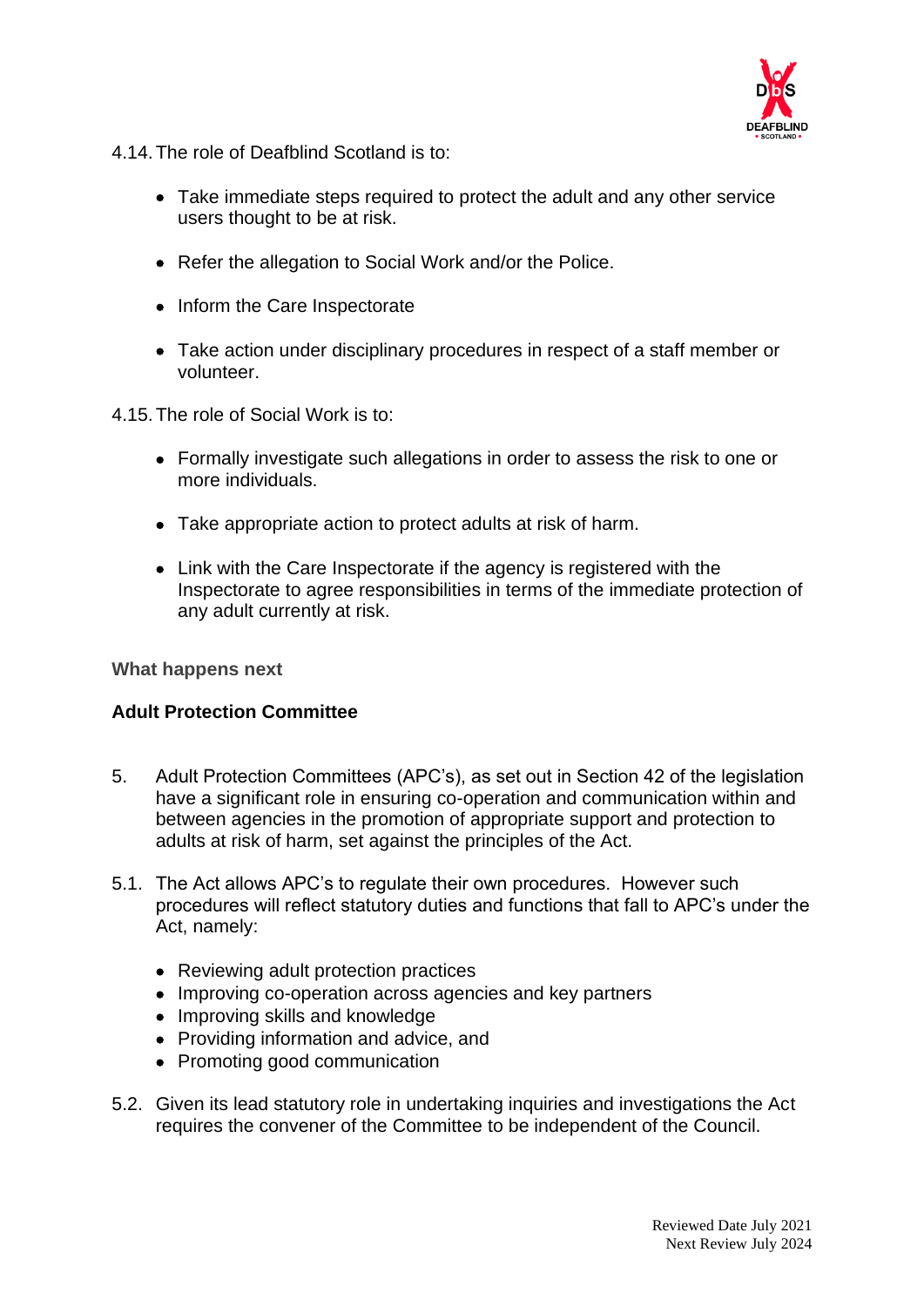

- 5.3. In relation to membership, it is for the council to appoint those who are nominated. The relevant health board and the relevant Chief Constable require to be represented whilst the Care Inspectorate has the option to nominate a representative. The Act gives councils discretion to appoint other representatives who can bring particular expertise to the Committee.
- 5.4. Good practice reflects positive information sharing, communication and coordination between both partner agencies and services for adults, children and family services and criminal justice services, and co-ordination between already existing oversight arrangements by Child protection Committees, Multi-Agency Public Protection Arrangements (MAPPA) etc and the APC will be required to ensure appropriate co-ordination across functions.
- 5.5. APC's will also need to ensure that there are effective arrangements in place for resolution of disagreement and dispute between agencies about decisions in individual cases and about respective roles and responsibilities.
- 5.6. The Act requires the convenor of the APC to produce, for approval by the Committee, a report for Scottish Ministers on a biennual basis. The report will summarise the work of the APC to date and key areas to be addressed would include:
	- Management information on activity, trends, inputs and outcomes
	- Details of support provided
	- The use of protection orders
	- Public information
	- Management of services and staff
	- Communication and co-ordination between agencies
	- Workforce issues; and
	- Progress with training.

### **Framework for Assessment and Intervention**

### **Initial Adult Protection Referral**

### **6. All Agencies – Referral Procedures**

- 6.1. Towards effective care governance Deafblind Scotland should ensure their staff have an awareness of adult protection issues and a working knowledge of the system of reporting requirements.
- 6.2. The time frame for initial referral to Social Work Services is within **1 normal working day** where it is known or believed that a person is an adult at risk and that protective action is needed. Deafblind Scotland has a duty to report any suspected or actual harm to an adult defined by the ASP Act as seen to be at risk.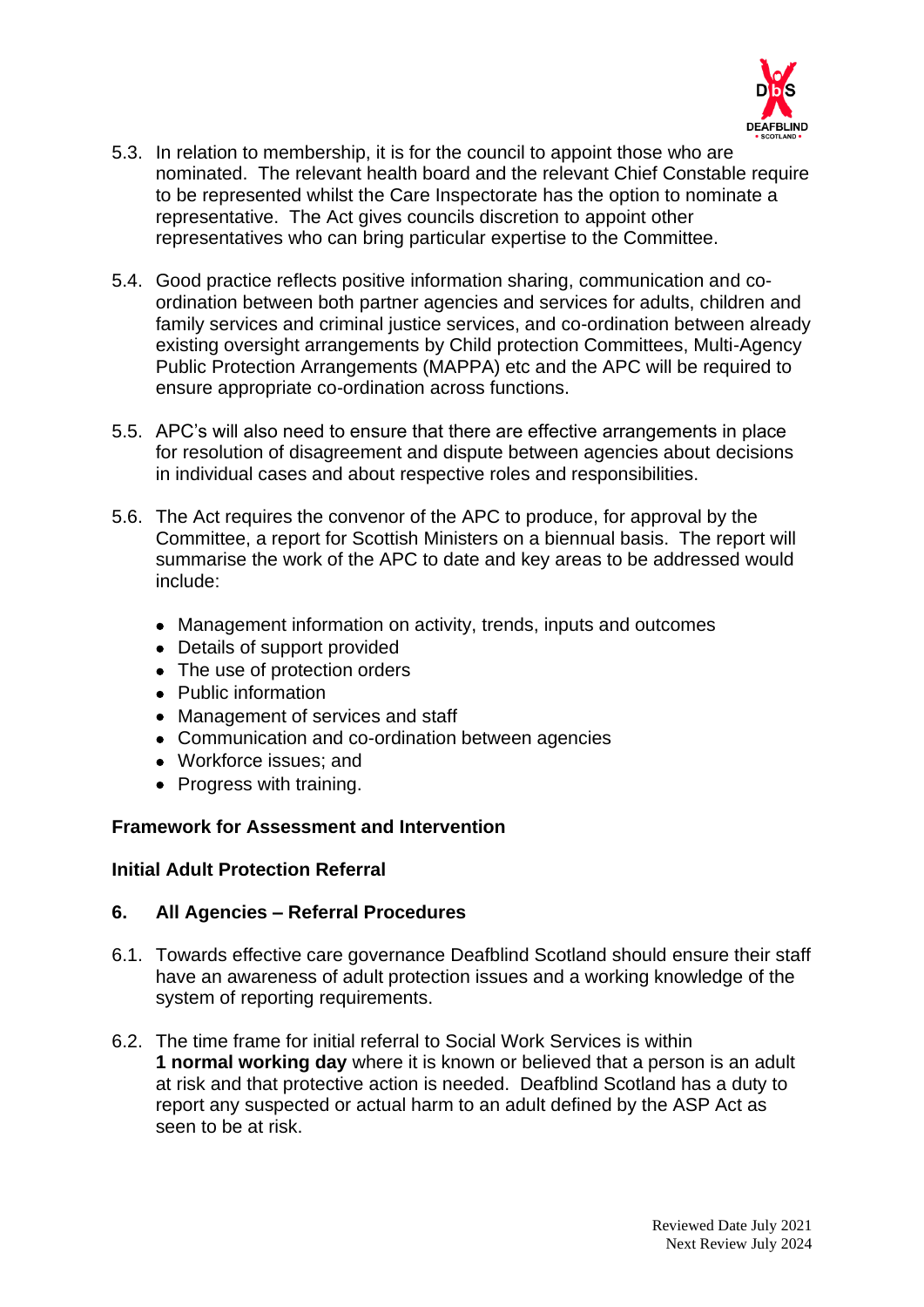

- 6.3. The collation of relevant information at point of referral is crucial in the application of sound professional judgement. Deafblind Scotland will comply with the particular Local Authorities procedure and paperwork. t Normally within 1 normal working day and forwarded to Social Work Services. In the absence of a local authority form use DBS form ASP 1
- 6.4. Wherever possible the following information should be sought and recorded at the point of referral:
- Alleged suspected harm or abuse.
- Name and address of adult and any persons with an interest e.g. family, carer etc where known.
- Current whereabouts of the adult.
- Date of birth of the adult.
- Whether the adult has a learning disability, mental health or communication difficulties or whether there are concerns in respect of lack of capacity.
- Whether the adult is subject to any proxy decision making powers under the Adults with Incapacity Act or subject to any order under the Mental Health Act.
- Identity of any witnesses and where they can be contacted.
- Whether or not the referrer is willing to be interviewed if required during the course of any possible future investigation.
- 6.5. The procedures should be followed even where referrers refuse to give their name or on receipt of anonymous letters. Where referrers do give their name, but request that their identity should not be disclosed, they can be advised that any information will be treated with discretion and that their identity will not be revealed unless the protection of the welfare of the adult or any court proceedings arising requires this.
- 6.6. Referral should be made directly to the relevant duty/receiving service of the adults place of residence and the **responsible social worker** be advised immediately.

Referrals out of hours should be directed to local authority stand-by services.

## **7 Alteration of this policy**

This policy will be subject to review, revision, change updating, alteration and replacement in order to introduce new policies from time to time to reflect the changing needs of the business and to comply with legislation. Any alterations will be communicated to you by your line manager.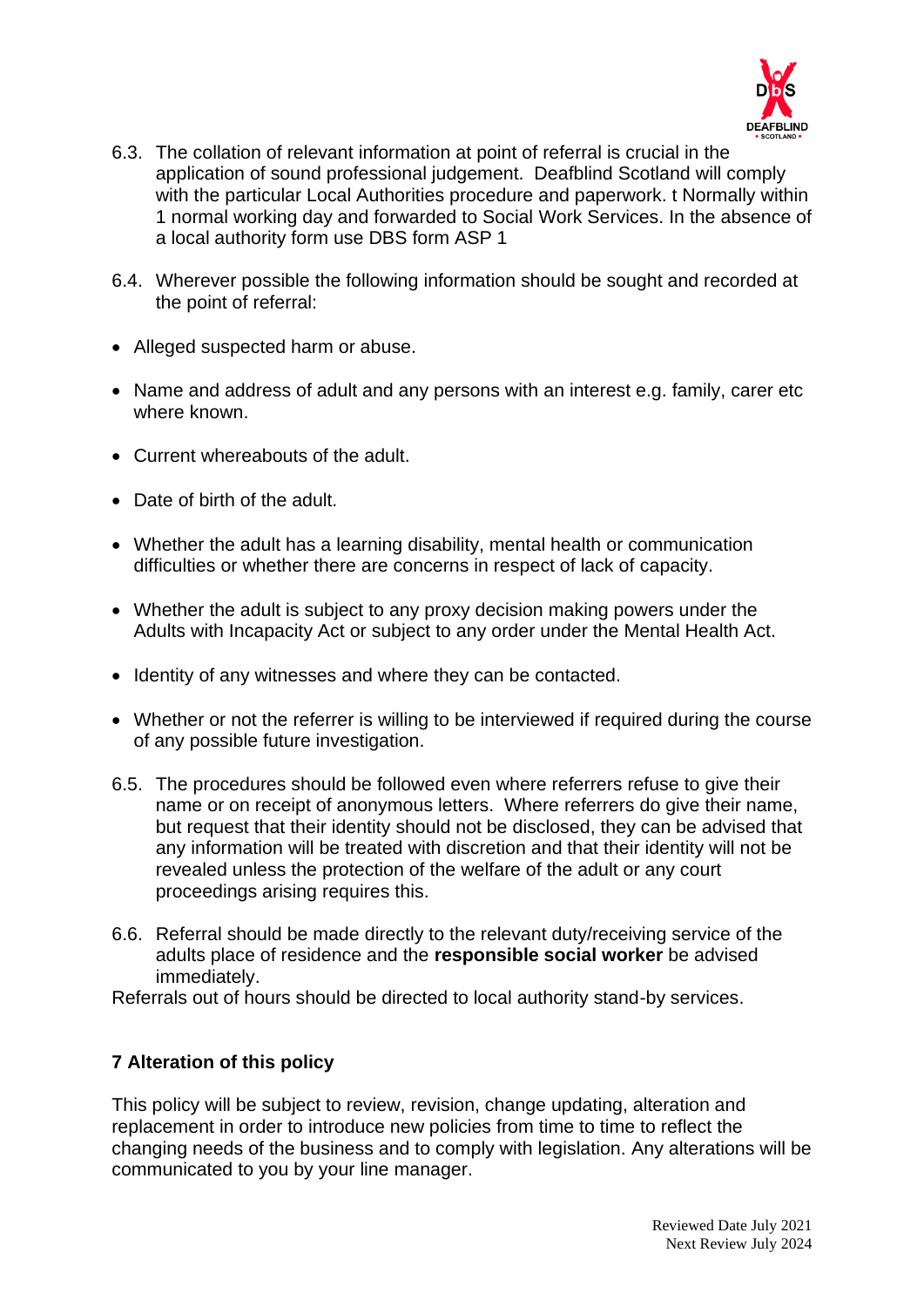

## **Contact numbers**

Police emergencies - 999 Police non emergencies - 101

# **Local Council Out of Hours**

| <b>Local Authority</b>     | <b>Phone Number</b> |
|----------------------------|---------------------|
| Aberdeenshire              | 08456 081206        |
| Aberdeen                   | 01224 693936        |
| Angus                      | 01382 307964        |
| Argyll                     | 0800 811505         |
| <b>Borders</b>             | 01896 752111        |
| Clackmannanshire           | 01786 470500        |
| Dumfries & Galloway        | 0800 811505         |
| <b>Dundee</b>              | 01382 307964        |
| <b>East Ayrshire</b>       | 0800 328 7758       |
| <b>East Dunbartonshire</b> | 0800 811505         |
| East Lothian               | 0800 731 6969       |
| <b>East Renfrewshire</b>   | 0800 811505         |
| Edinburgh                  | 0800 731 6969       |
| <b>Falkirk</b>             | 01786 470500        |
| Fife                       | 08451 550099        |
| Glasgow                    | 0800 811505         |
| Highland                   | 08457 697284        |
| Inverclyde                 | 0800 811505         |
| Midlothian                 | 0800 731 6969       |
| Moray                      | 08457 565656        |
| North Ayrshire             | 0800 328 7758       |
| <b>North Lanarkshire</b>   | 0800 121 4114       |
| Orkney                     | 01856 873 535       |
| Perth & Kinross            | 0845 301 1120       |
| Renfrewshire               | 0800 811505         |
| Shetland                   | 01595 695 611       |
| South Ayrshire             | 0300 123 0900       |
| South Lanarkshire          | 0303 123 1008       |
| <b>Stirling</b>            | 01786 470500        |
| <b>West Dunbarton</b>      | 0800 811505         |
| <b>West Lothian</b>        | 01506 777402        |
| <b>Western Isles</b>       | 01851 701702        |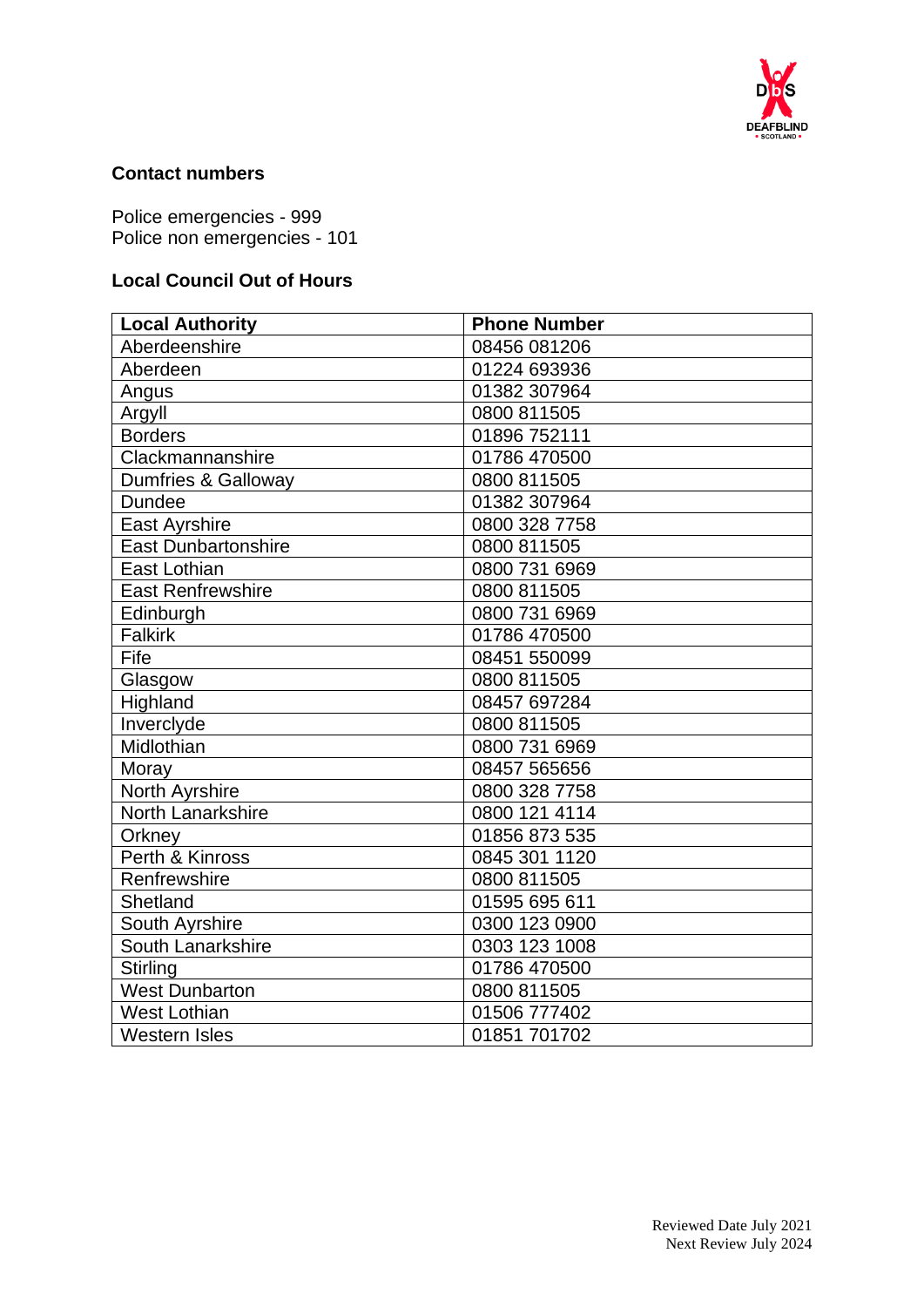

**Websites:** [www.infoscotland.com/actagainstharm](http://www.infoscotland.com/actagainstharm)

[www.scotland.gov.uk/Topics/Health/care/adult-care-and](http://www.scotland.gov.uk/Topics/Health/care/adult-care-and-support/legislation/Resources)[support/legislation/Resources](http://www.scotland.gov.uk/Topics/Health/care/adult-care-and-support/legislation/Resources)

## **Scottish Government**

*Adults with Incapacity (Scotland) Act 2000* [http://search1.scotland.gov.uk/Scotland?n=All&\\$rcexpanded=false&action=search&q](http://search1.scotland.gov.uk/Scotland?n=All&$rcexpanded=false&action=search&q=Adults+with+Incapacity+) [=Adults+with+Incapacity+](http://search1.scotland.gov.uk/Scotland?n=All&$rcexpanded=false&action=search&q=Adults+with+Incapacity+)

## **Scottish Government**

*Mental Health (Care & Treatment) (Scotland) Act 2003* <http://www.scotland.gov.uk/Topics/Health/health/mental-health/mhlaw/home>

## **Scottish Government**

*Adult Support and Protection (Scotland) Act 2007* <http://www.scotland.gov.uk/Topics/Health/care/VAUnit/ProtectingVA>

### **Scottish Government Mental Health**

<http://search1.scotland.gov.uk/Scotland?action=search&q=Mental+Health&n=All>

### **Scottish Government Adult Support & Protection**

[http://search1.scotland.gov.uk/Scotland?action=search&q=Adult+Support+and+Prot](http://search1.scotland.gov.uk/Scotland?action=search&q=Adult+Support+and+Protection&n=All) [ection&n=All](http://search1.scotland.gov.uk/Scotland?action=search&q=Adult+Support+and+Protection&n=All)

## **Mental Welfare Commission for Scotland**

[www.mwcscot.org.uk](http://www.mwcscot.org.uk/)

## **Office of the Public Guardian**

[http://www.publicguardian-scotland.gov.uk](http://www.publicguardian-scotland.gov.uk/)

# **Scottish Independent Advocacy Agency**

[http://www.siaa.org.uk](http://www.siaa.org.uk/)

## **Scottish Executive**

*Government Vulnerable Witnesses (Scotland) Act 2004* <http://www.scotland.gov.uk/Publications/2005/04/04143522/35246>

**Appropriate Adults Scheme** <http://www.scotland.gov.uk/Topics/Justice/criminal/18244/Appropriate-Adult>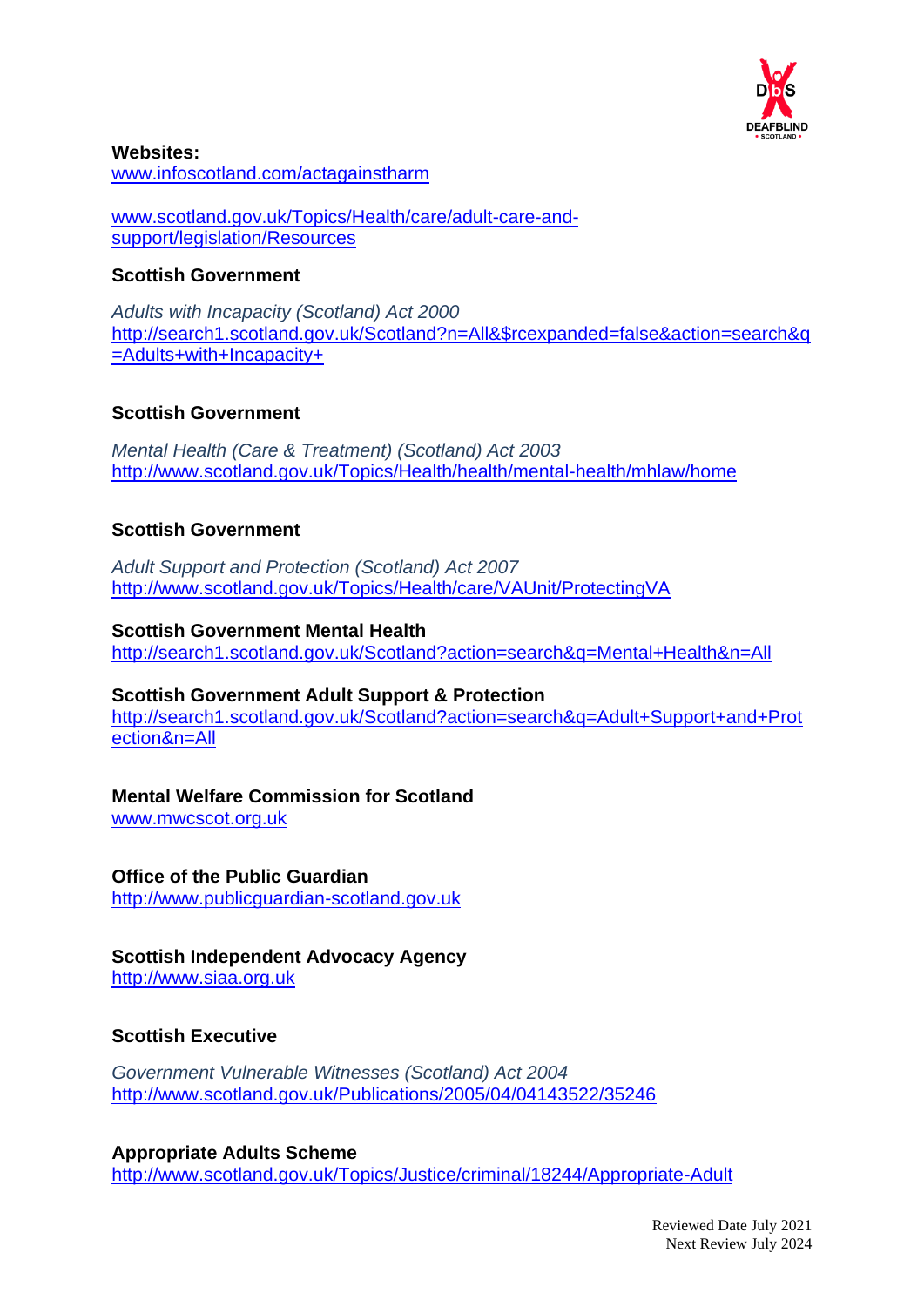

## **Additional information**

## **Adult Support and Protection (Scotland) Act 2007**

## **Summary of the Role and Function of Council Officer**

### **Adult Support and Protection (ASP) Act Principles and Definitions**

Any intervention under the Act should:

- provide **benefit** to the adult and
- be the **least restrictive** to the adults freedom

You must also have regard to:

- the wishes of the adult
- the views of others
- the importance of the adult participating as fully as possible
- that the adult is not treated less favourably
- the adults abilities, background and characteristics

### **Adults at Risk**

Are aged 16 or over and:

- are unable to safeguard their own well-being, property, rights or other interests
- are at risk of harm **and**
- because they are affected by disability, mental disorder, illness or physical or mental infirmity, are more vulnerable to being harmed than adults who are not so affected

#### **Risk of Harm**

An adult is at risk of harm if:

- another person's conduct is causing (or is likely to cause) the adult to be harmed, or
- the adult is engaging (or is likely to engage) in conduct which causes (or is likely to cause) self-harm

### **Harm**

Includes all harmful conduct and, in particular includes:

- conduct which causes physical harm
- conduct which causes psychological harm (for example by causing fear, alarm or distress)
- conduct which causes self harm
- unlawful conduct which appropriates or adversely affect property, rights or interests (for example theft, fraud, embezzlement or extortion)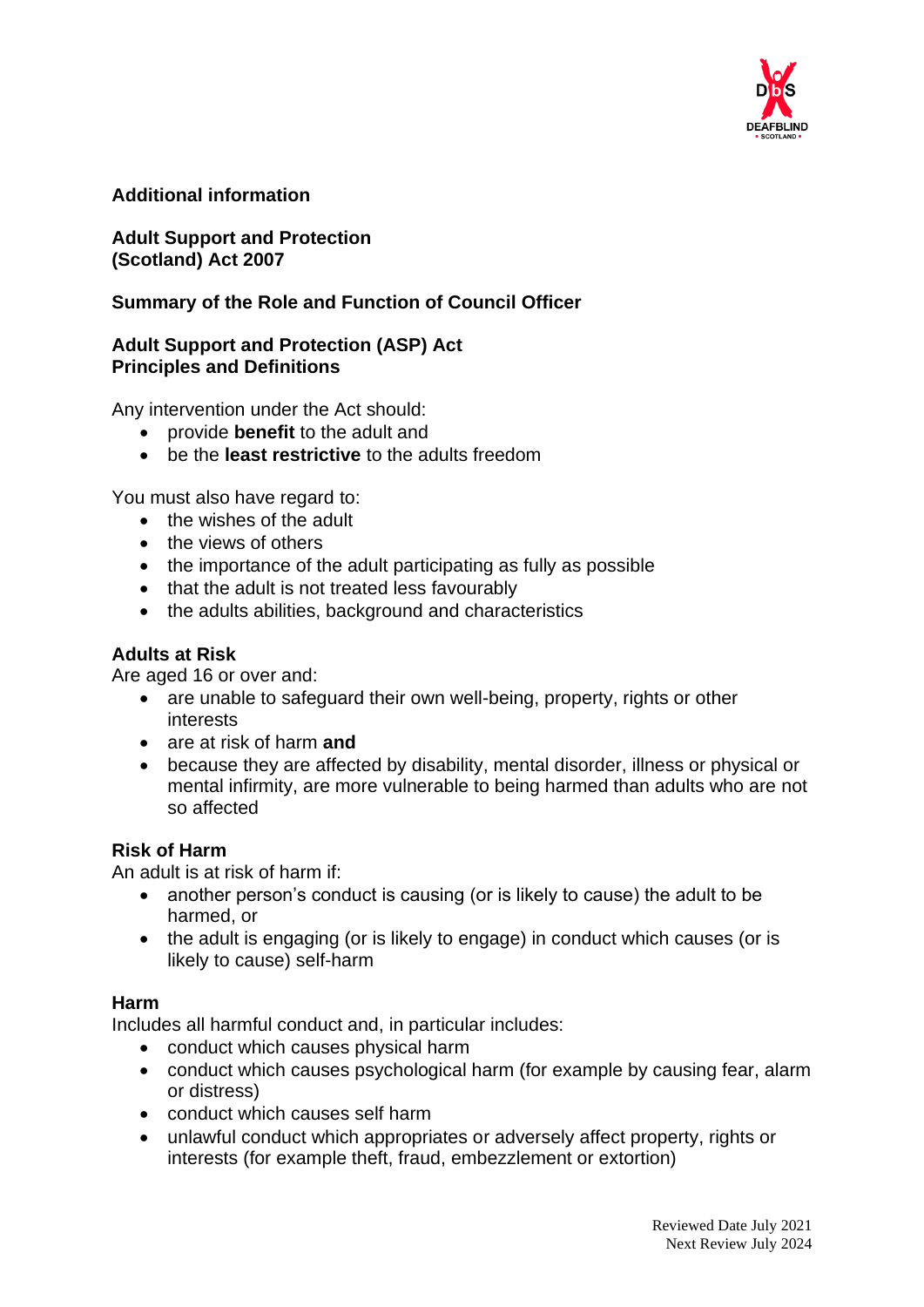

## **ASP Council Officer Role – Inquiries Stage**

It is the responsibility of Deafblind Scotland Social Work Services to lead on the adult protection investigation. **The lead investigating officer (council officer) must be an officer of the council and a professionally qualified and registered Social Worker**. This does not preclude direct participation, as appropriate, by professionals from other partner disciplines in the investigative process under the lead of the council officer.

## **Section 4 Duty to Inquire**

The Council must make inquiries about a person's **well-being, property or financial affairs** if it knows or believes:

- that the person is an "adult at risk" **and**
- that it might need to intervene in order to protect the person's well-being, property or financial affairs

### **Common Responsibilities**

Common responsibilities across partner agencies include the need to recognise adult protection concerns and to ensure effective co-operation across all agencies involved.

Under Section 5 of the ASP Act the following public bodies and office holders must:

- co-operate with the council making inquiries under Section 4 and each other where this will assist the council **and**
- where the public body of office-holder knows or believes: a. that a person is an adult at risk and
	- b. that action needs to be taken to protect them from harm

they must report the facts and circumstances to the council.

### **ASP Council Officer Role – Inquires/Investigation Stage**

### **Section 10 Examination of Records**

To enable a council to decide whether action needs to be taken to protect an adult at risk, a council officer may require **any person** holding health, financial or other records (in any format) relating to an individual, whom the officer knows or believes to be an adult at risk to give records or copies of them to the officer

- during a visit or at any other time
- if at any other time requirement must be made in writing.

Records can be inspected by:

- the council officer or
- any other person the council officer considers appropriate

Health records can only be inspected by a health professional, a Doctor, Nurse, Midwife.

Written authorisation to entitle you to access records should be shown, and the request confirmed in writing.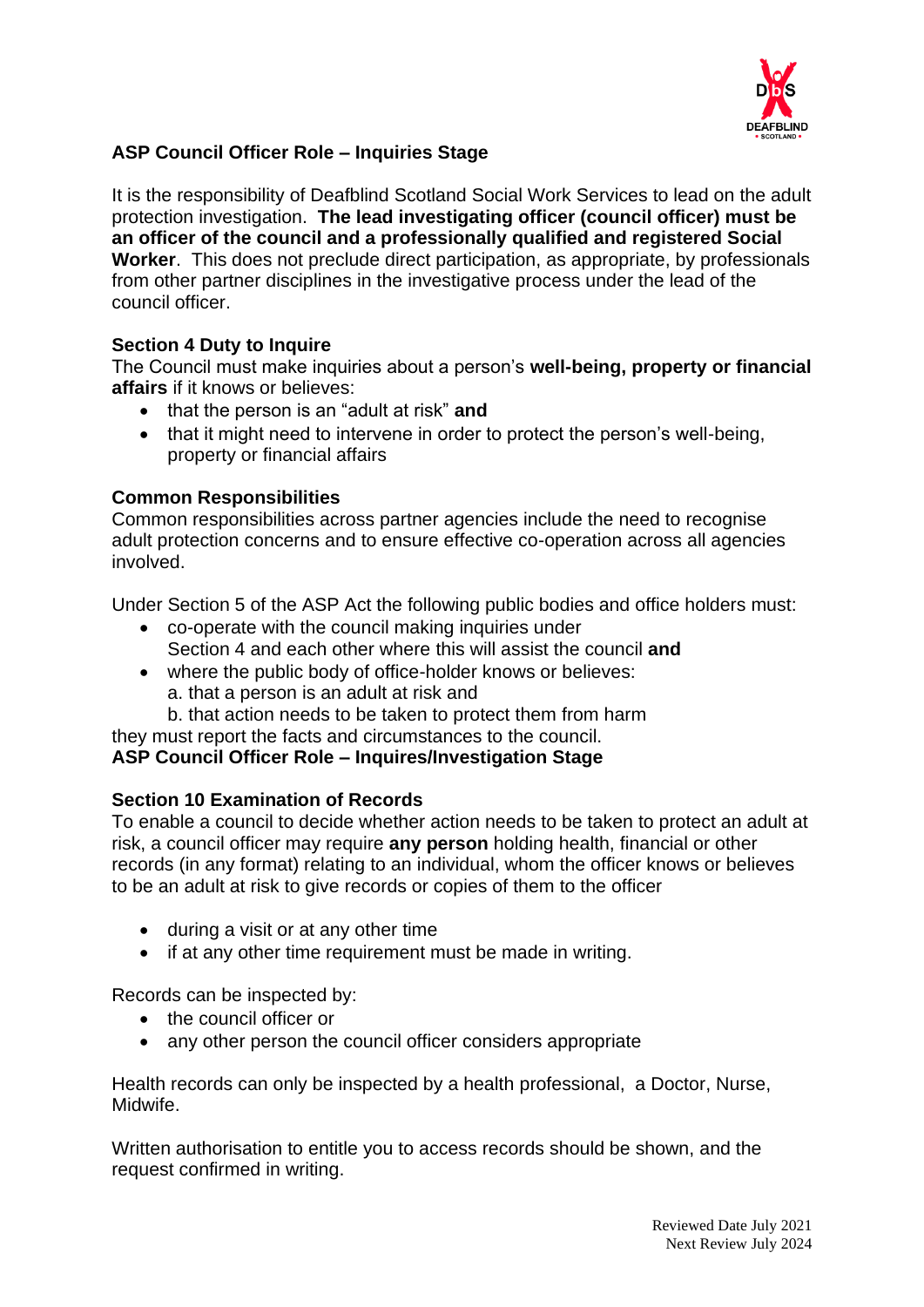

Section 49 of the Act provides that it is an offence for a person to fail to comply with a requirement to provide information under Section 10 unless that person has a reasonable excuse.

## **ASP Council Officer Role – Investigation Stage**

It is important that the adult at risk is provided with the right kind of support throughout.

## **Section 6 Duty to Consider Support Services**

If after making inquiries under Section 4 a council considers that it needs to intervene in order to protect an adult at risk from harm, the council must have regard to the importance of appropriate services, including **Independent Advocacy Services** for the adult concerned.

### **Assessing and managing communication difficulties.**

The adult should be provided with assistance or material appropriate to their needs to enable them to make their views and wishes known. Wherever possible the adult should be asked which form of communication they prefer, for example technical aids or translator services. A speech and language therapist may also be considered.

## **Appropriate Adult**

In some circumstances, in relation to adults with mental disorder, learning disability or personality disorder (including dementia; autistic spectrum disorder and acquired brain injury) liaison, in conjunction with the Police, with the Appropriate Adults Scheme located within West of Scotland Standby Service, may be required.

### **Section 7 Visits**

A council officer has the power to enter **any** place to make necessary investigations to:

• assist the council in conducting inquiries under Section 4 to decide whether the adult is an adult at risk of harm

and

• establish whether the council needs to take any further action in order to protect the adult at risk of harm (under ASP Act, other primary legislation or assessment and care management)

### **Who?**

A council officer with another person who could assist the inquiries, for example Police Officer, Care Manager or Key Worker, Care Inspectorate Officer, Health professional.

### **When?**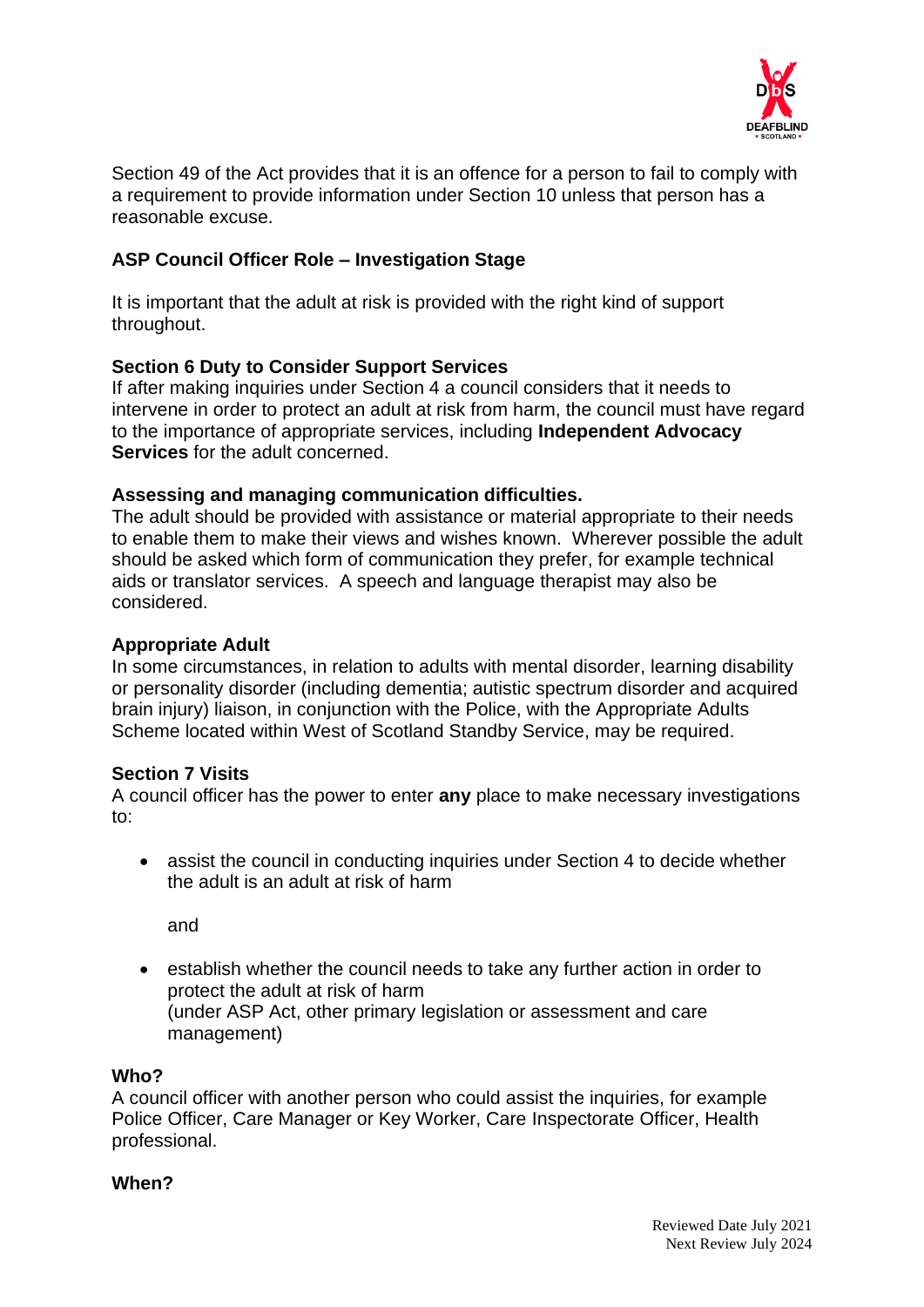

At reasonable times only (unless for example it is considered there is a risk of immediate physical harm).

## **Where?**

Any place for example where the adult normally resides, temporarily resides or spends part of their time:

- the adults home
- a relative or friend's home
- a care home
- a day centre
- a place of education, employment or other activity
- a respite unit or hospital/medical facility

The council officer can access all parts of the place visited, for example sheds, garages, out buildings and all areas used by or on the behalf of the adult, for example sleeping accommodation, facilities for hygiene, meal preparation areas and general living space.

## **A council officer must:**

- produce their ID badge and evidence of the identity of anyone accompanying them
- state the object of their visit
- If entry is refused, force cannot be used this should be progressed with the relevant Social Work Services Team Leader as a warrant may be required.

### **ASP Council Officer Role – Interview**

### **Section 8**

A council officer, and any person accompanying the officer, may interview**, in private**, any adult found in a place being visited under Section 7.

### **The adult at risk (and any other person interviewed) must be informed of their right not to answer any questions BEFORE the interview starts. The issues of consent and capacity must always be considered.**

## **ASP Council Officer Role – Investigation Stage (Continued)**

### **Interview**

Formal investigation and interview should be a planned process with roles and remits of the investigatory team agreed beforehand. The objective is to establish the most positive environment possible in relation to the adult seen to be at risk of harm, towards allowing full assessment of the adult's circumstances, needs and wishes and whether direct assistance or some further action is necessary.

The purpose of the investigation is to:

- check the accuracy of any allegations of harm or potential harm clearly record the facts
- involve the adult as fully as possibl**e** in the process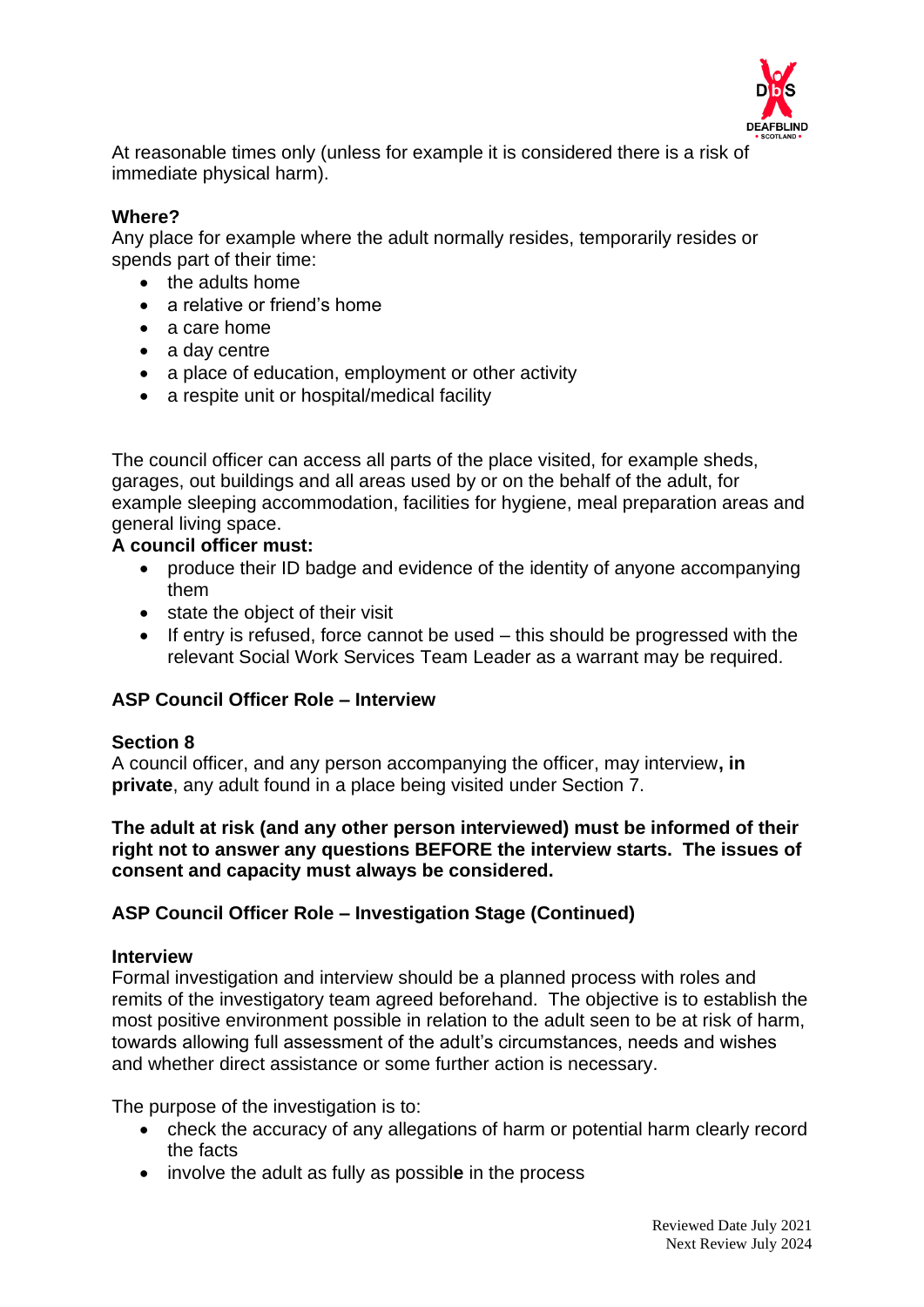

- establish with the adult their views on professional intervention and assistance
- establish where possible the views of carers, agencies and relevant persons with an interest of the adult
- ensure where required appropriate action is taken in respect of alleged perpetrators
- determine what future protective action or other action is needed for the adult or any other in situ (**note** where any child protection concerns arise action must be taken under Deafblind Scotland Child Protection Procedures)

## **Section 9 –Medical Examination**

Where a council officer finds a person known or believed to be an adult at risk in a place being visited under Section 7 **and** the officer or person accompanying them is a health professional (doctor, nurse or midwife) the health professional can conduct a private medical examination of the person.

The adult at risk must be informed of their right to refuse to be examined **before** a medical examination is carried out. Again issues of capacity and consent should always be considered.

The purpose can include:

- the adult's need of immediate medical treatment for a physical illness or mental disorder
- to provide evidence of harm to inform a criminal prosecution under Police direction or application for a Protection Order
- to assess the adult's physical health needs
- to assess the adult's mental capacity

### **ASP - Protection Orders**

The terms of the ASP Act and Code of Practice in relation to definitions, principles, co-operation and support equally apply to any orders as inquiries and interviews. In particular any intervention should:

- provide benefit to the adult and
- be least restrictive to the adult's freedom

An **Assessment Order** allows a council officer to conduct and interview in private and/or a health professional to conduct a medical examination in private.

A **Removal Order** allows the council to remove the adult at risk to a specified place in order to assess the situation and to support and protect the adult.

A **Banning or Temporary Banning Order** can ban the subject of the order from a specified place. They may have other conditions attached, for example contact under certain circumstances, power of arrest.

Application may only be made for Protection Orders where the adult is at risk of serious harm.